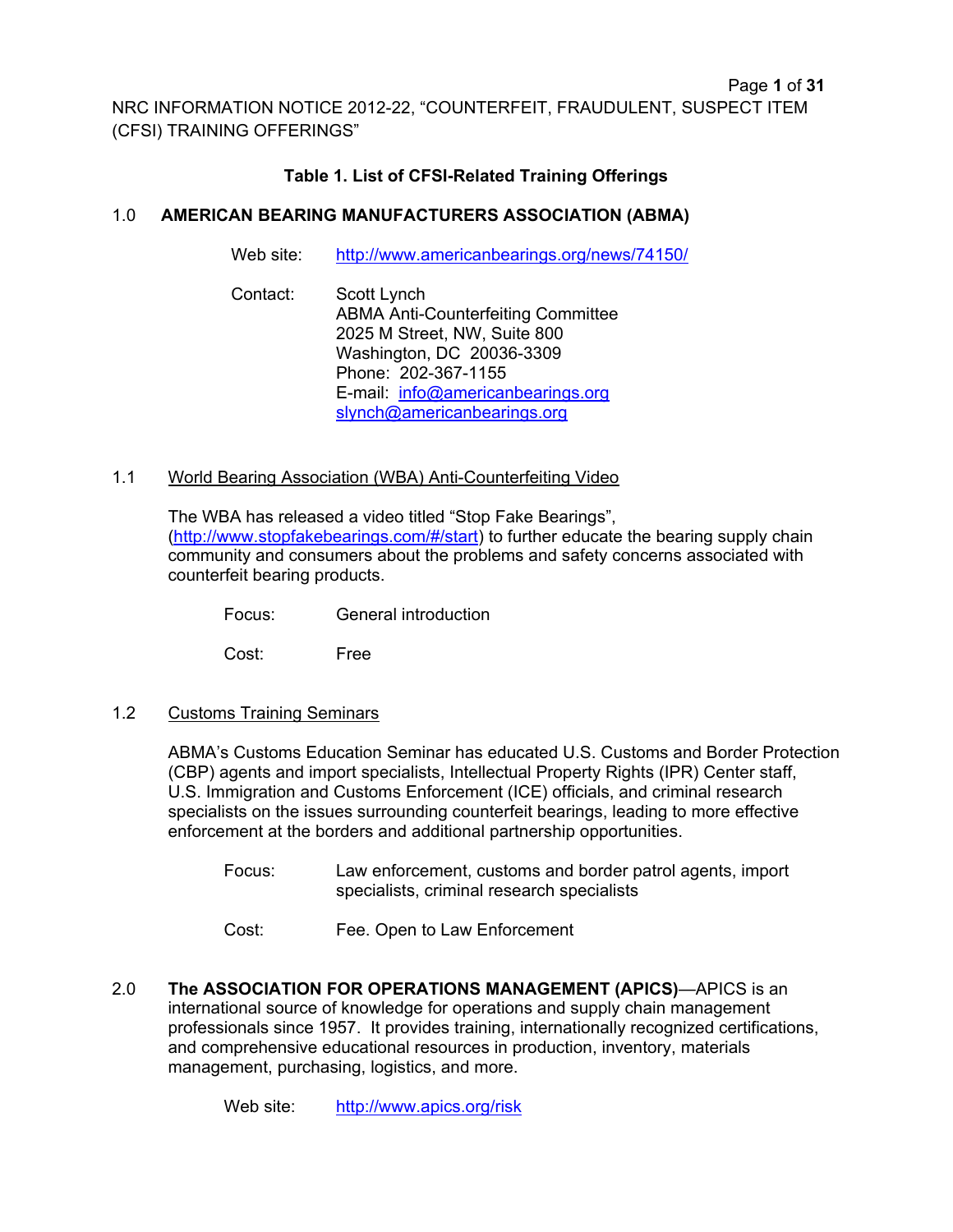Contact: pdadmin@apics.org

APICS: The Association for Operations Management 8430 West Bryn Mawr Ave., Suite 1000 Chicago, IL 60631 Phone: 800-444-2742 773-867-1777 (APICS customer service) **Fax:** 773-639-3000 E-mail: services@apics.org

Page **2** of **31**

Cost: Fee. Open to non-APICS members

## 2.1 APICS Risk Management Certificate

This course prepares participants to lead risk-management activities or participate in the development of global risk-mitigation strategies while gaining an understanding of critical risk management. Certification requires 12 educational contact hours in core and elective risk management topics, which can be earned by attending five sessions on the Risk Management learning path. APICS tends to offer these classes at its international conferences and expos (5 hours) and participation in one of the following to complete the remaining 7 hours:

Focus: Assisting supply chain professionals at all levels of an organization consisting of:

- (a) a combination of risk sessions at future educational events
- (b) APICS Risk Management Seminar (7 hours)
- (c) pre-approved risk management education sessions at partner events

Cost: Various

3.0 **ATKINS (Member of the SNC-Lavalin Group):** Atkins is an international company and a worldwide provider of safe recycling, processing, and disposal of nuclear material. They provide innovations and technologies to the U.S. Department of Energy (DOE), commercial utilities, and medical and research facilities.

| Web site: | http://www.atkinsglobal.com/                                                                                                                                                                               |
|-----------|------------------------------------------------------------------------------------------------------------------------------------------------------------------------------------------------------------|
| Contact:  | Roger Moerman, CFSI Consultant<br><b>Counterfeit/Fraudulent Training</b><br>2345 Stevens Drive Suite 240<br>Richland, WA 99354 United States of America<br>Phone: 509-528-6771<br>E-mail: rdm 2535@msn.com |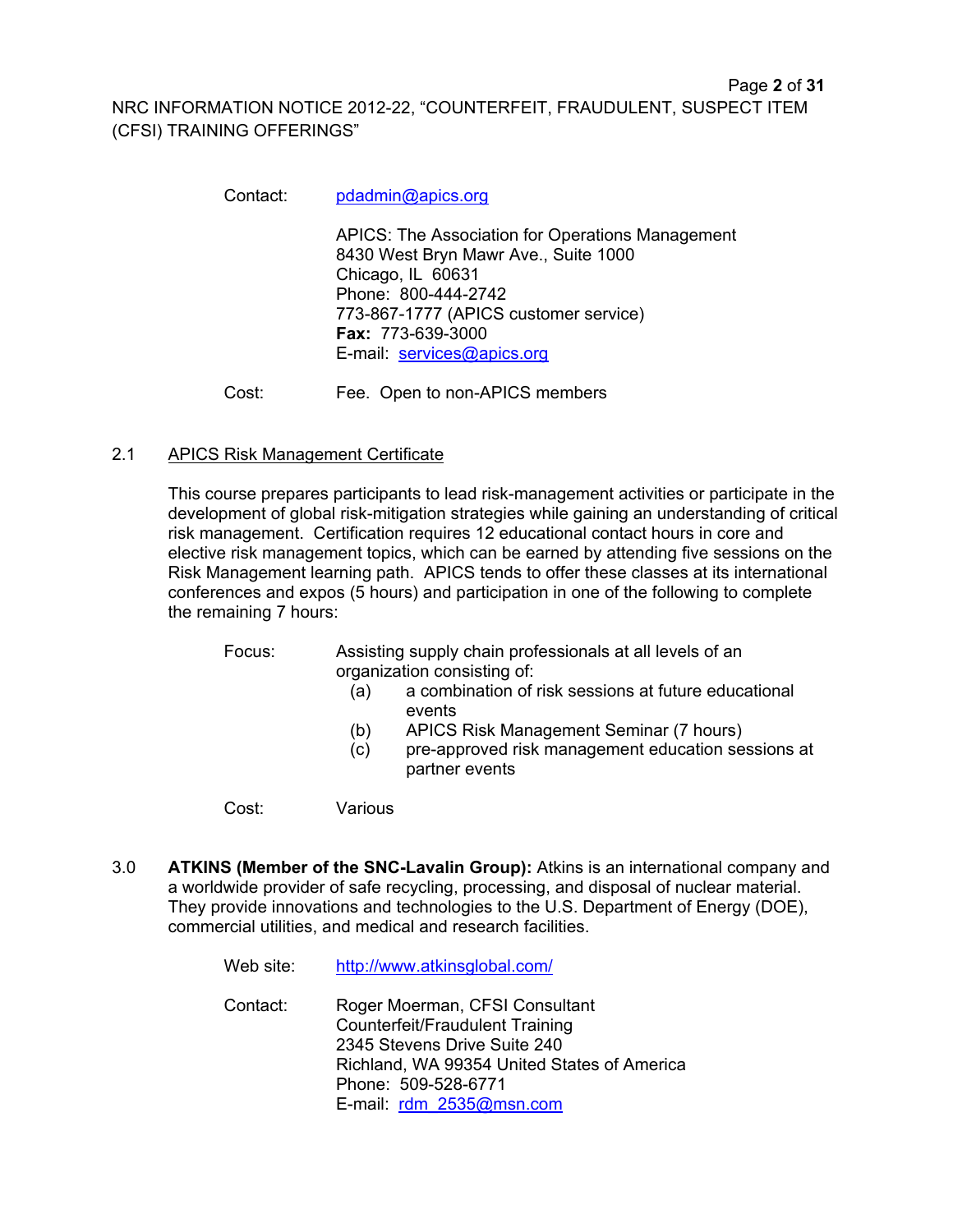#### 3.1 Suspect/Counterfeit/Fraudulent/Substandard Item Detection Training Workshops

ATKINS offers onsite training workshops that cover all aspects of counterfeit and fraudulent item detection and prevention. The workshops introduce the participant to these growing issues through hands-on training with actual hardware parts and materials common to the work place, and in some cases to the home.

Focus: Senior management, supply chain managers, purchasing managers, procurement personnel, material analysts, engineering personnel, procurement engineers receipt inspectors, Quality Assurance/Quality Control (QA/QC) managers and inspectors, craft and installers, investigators, vendor auditors and inspectors, suppliers and vendors

Cost: Fee

4.0 **BERI ASSOCIATES (USA) INC** — Beri Associates is comprised of several industry experts available to assist organizations or companies looking to improve or expand business goals, processes, and advertisement needs.

Web site: http://www.beriassociates.com/

- Contact: Shamsher (Sham) Beri 611 NW Fremont St. Camas, WA 98607 Phone: 360-608-7454 Fax: 360-210-4355 E-mail: shamberi@aol.com
- 4.1 Understanding Counterfeit, Fraudulent, and Suspect Items (CFSI)

This interactive course presents the regulatory basis, the Nuclear Procurement Issues Committee (NUPIC) expectations, as well as a practical program to mitigate CFSI risk in the supply chain. It assists attendees in understanding the issues to develop a comprehensive approach to combat domestic and international CFSIs.

Focus: Procurement personnel, engineers, material analysts, receipt inspectors, QA personnel, procurement engineers, investigators

Cost: Fee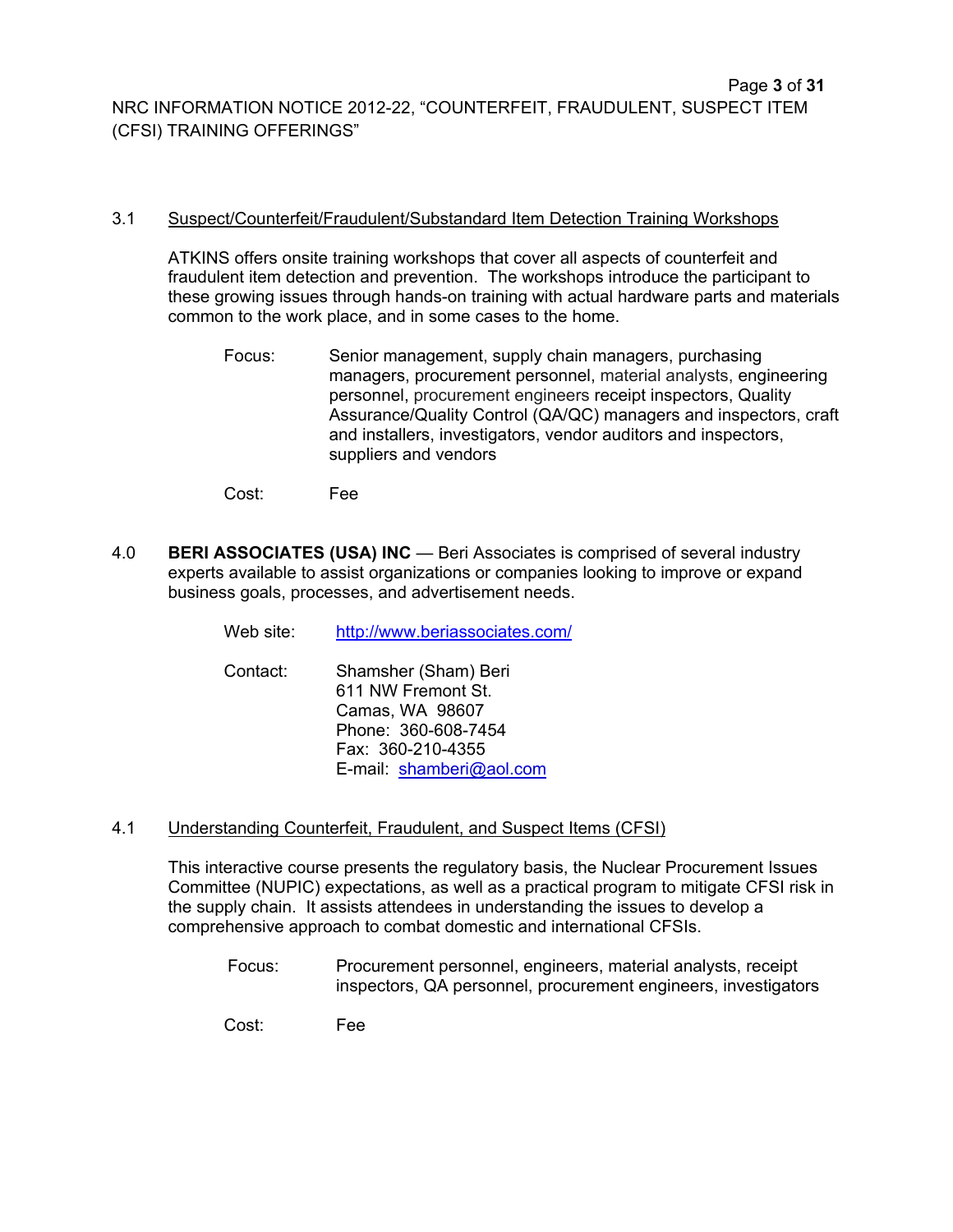## 5.0 **CENTER FOR ADVANCED LIFE CYCLE ENGINEERING (CALCE)**— UNIVERSITY OF MARYLAND (UMD)

Web site: https://calce.umd.edu/contact

Contact: Dr. Michael Pecht, Professor, Director of CALCE University of Maryland Bldg. 89, Room 1103 University of Maryland College Park, MD 20742 Phone: 401-405-5323 E-mail: pecht@calce.umd.edu education@calce.umd.edu

> Dr. Digmata Das Phone: 301-405-5323 E-mail: digudas@calce.umd.edu

#### 5.1 Counterfeit Electronics

This course covers authentication techniques used and developed to make counterfeiting of electronics more difficult. It includes overt and covert methods of authentications. The course closes with specific suggestions and recommendations on how to protect your supply chain, including how to select distributors and monitor suppliers. It also makes recommendations to the electronic part manufacturers, regulators, government enforcement, and procurement agencies on how to reduce risks from counterfeit electronic parts.

- Focus: Receipt inspectors, QA/QC inspectors, vendor inspectors and auditors, investigators, procurement personnel, procurement engineers
- Cost: Fee
- 6.0 **CRITERION SOLUTIONS GROUP, LLC**—Criterion Solutions is a Florida-based, limited liability corporation (LLC) that provides QA/QC support services to the commercial nuclear industry, including commercial-grade item (CGI) dedication training and CFSI training.

| Web site: | https://www.criterionsolutionsgroupllc.com/Home.html                                                                                              |
|-----------|---------------------------------------------------------------------------------------------------------------------------------------------------|
| Contact:  | Michael Morgan, Manager, Owner<br><b>Criterion Solutions Group, LLC</b><br>2035 Village Lane<br>Fernandina Beach, FL 32034<br>Phone: 904-556-1093 |
|           | E-mail: criterionsolutions@att.net                                                                                                                |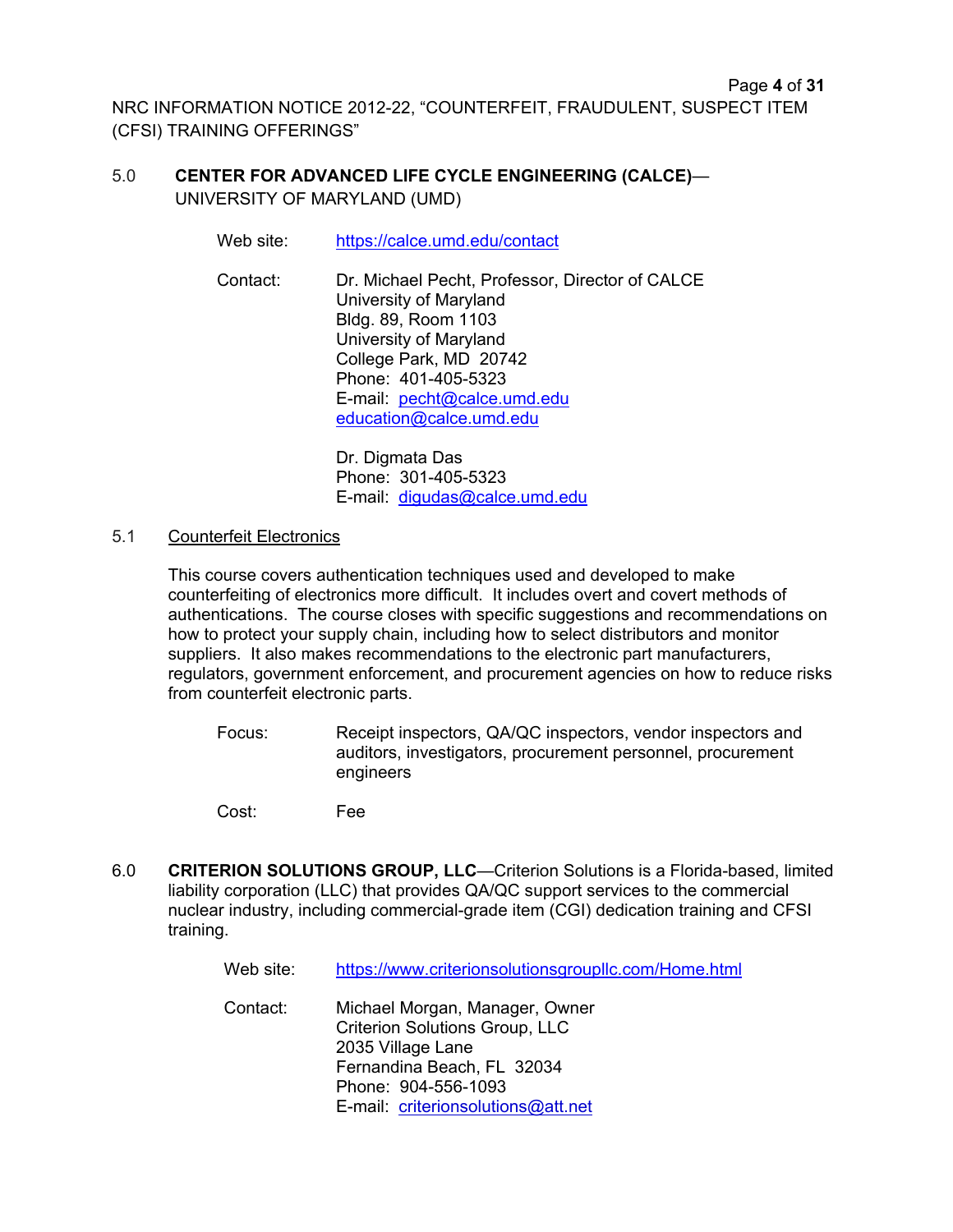#### 6.1 Counterfeit, Fraudulent, and Suspect (CFS) Component Mitigation

This computer-based course usually is presented as an extra subject element to Criterion Solution's commercial-grade item (CGI) dedication course. The course and training presents the NRC regulatory elements and NUPIC industry standards and expectations "in play" in the industry's efforts to reduce the risk of counterfeit, fraudulent, and suspect component entry into the nuclear supply chain. The course is presented by a retired government nuclear inspector and current N45.2.23-certified trainer and auditor. The course is offered either at Criterion Solution's home site (Amelia Island, Florida) or, if desired, at the customer's site. This LLC Florida State-certified course provides students with a basic (overall) understanding of CFS component issues and elements. It also presents practical approaches to assist students in spotting and mitigating or eliminating CFS components from the nuclear supply chain. Over 50 percent of the course is "hands-on" training.

- Focus: Senior management, supply chain managers, purchasing managers, procurement personnel, material analysts, engineering personnel, procurement engineers receipt inspectors, QA and QC managers and inspectors, craft and installers, investigators, vendor auditors and inspectors, suppliers and vendors
- Cost: Fee

## 7.0 **DEFENSE ACQUISITION UNIVERSITY (DAU)**—U.S. Department of Defense (DOD).

- Web site: https://www.dau.mil/
- Contact: Defense Acquisition University 9820 Belvoir Rd. Fort Belvoir, VA 22060 Phone: 703-805-3459 866-568-6924 (toll free within the USA) E-mail: dauhelp@dau.mil

## 7.1 Preventing Counterfeit Parts from Entering DOD Supply System

Designed to allow participants to learn about different types of commercial and industry nonconforming, suspect, and counterfeit items; how these items are entering into the commercial and DOD supply chains; the economic impact these items have; and how to develop basic skills for identifying possible nonconforming and suspect counterfeit items.

Focus: DAU personnel, Government employees, DOD personnel, DOD contractors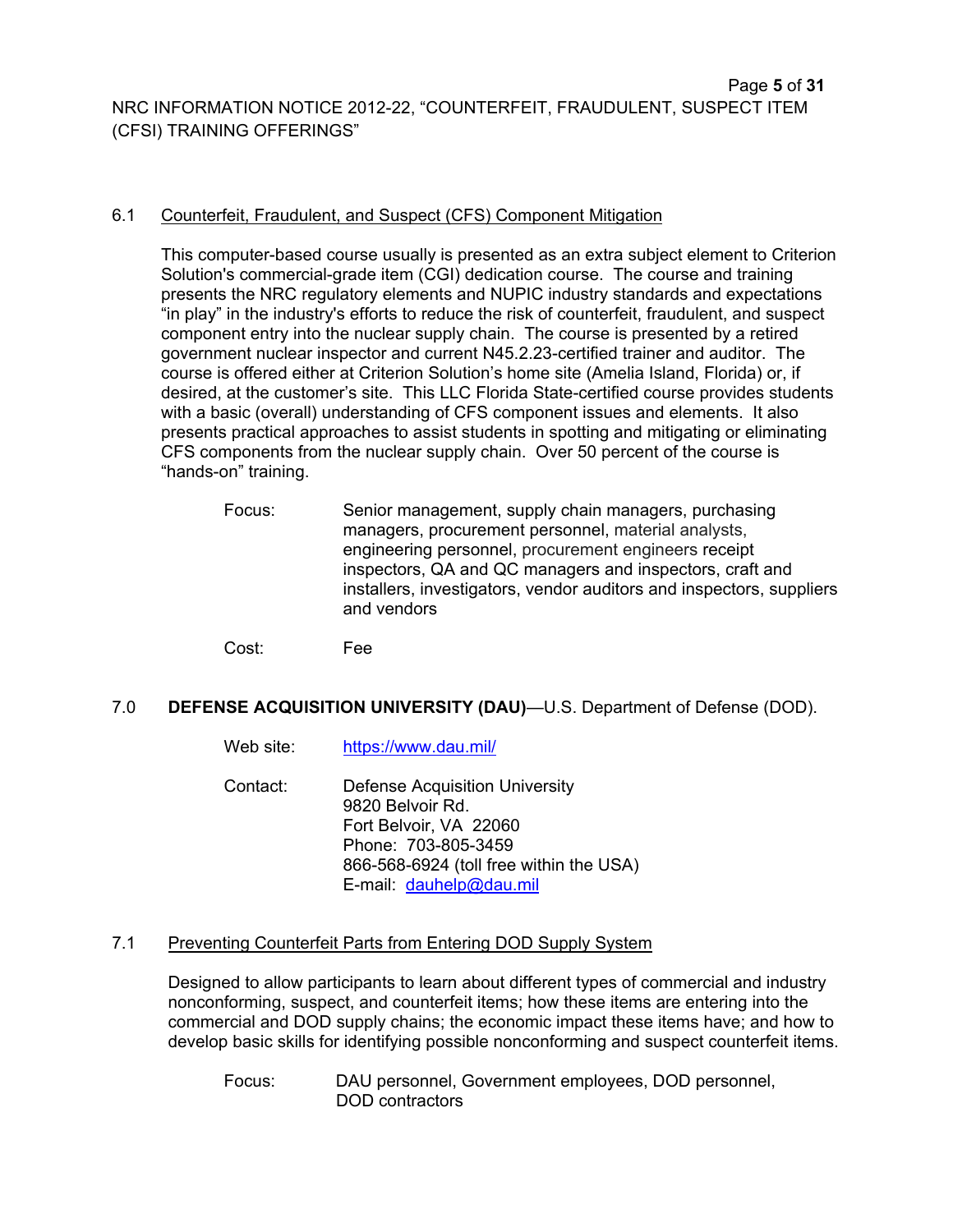Cost: Free (some information is publicly available online)

8.0 **DEFENSE CYBER INTELLIGENCE TRAINING ACADEMY (DCITA)** — DCITA develops and delivers cyber investigation training courses for DOD organizations, defense criminal investigative organizations (DCIOs), military counterintelligence agencies, and law enforcement organizations.

You must meet the following two criteria to be eligible to attend DCITA training courses:

- (1) You must be assigned to a U.S. Government agency or be an official representative of a Government that has an existing memorandum of understanding with the U.S. Government for computer training.
- (2) You must be working in one of the following fields or positions:
	- Federal law enforcement
	- counterintelligence
	- Inspector General
	- computer forensics examiner
- NOTE: This is a fee-based curriculum. If you meet the above eligibility criteria and would like information about the courses, please contact the DCITA registrar by phone or e-mail.
	- Web site: https://www.dcita.edu/

Contact: The Defense Cyber Investigations Training Academy Registrar Phone: 410-981-1160, 410-981-1165 01-410-981-1165 (**International)**  Fax: 410-850-8936 E-mail: DCITA@dc3.mil

## 9.0 **DIMINISHING MANUFACTURING SOURCES AND MATERIAL SHORTAGES**

**(DMSMS)**—The DMSMS Knowledge Sharing Portal (DKSP) is a nonbiased one-stop provider of DMSMS-related information, resources, and material to empower the DoD community, both organic and industrial, to implement best practices for monitoring, tracking, resolving, and performing analytical logistic and engineering analysis related to obsolescence impacts. The DKSP facilitates optimal resolution, test, parts management, and design, upgrade and redesign methodologies, thereby minimizing detrimental weapons systems readiness resulting from DMSMS and obsolescence impacts. It is geared for procurement personnel, material analysts, receipt inspectors, QA and QC personnel, procurement engineers. Some offerings are fee based and others are free (publicly available).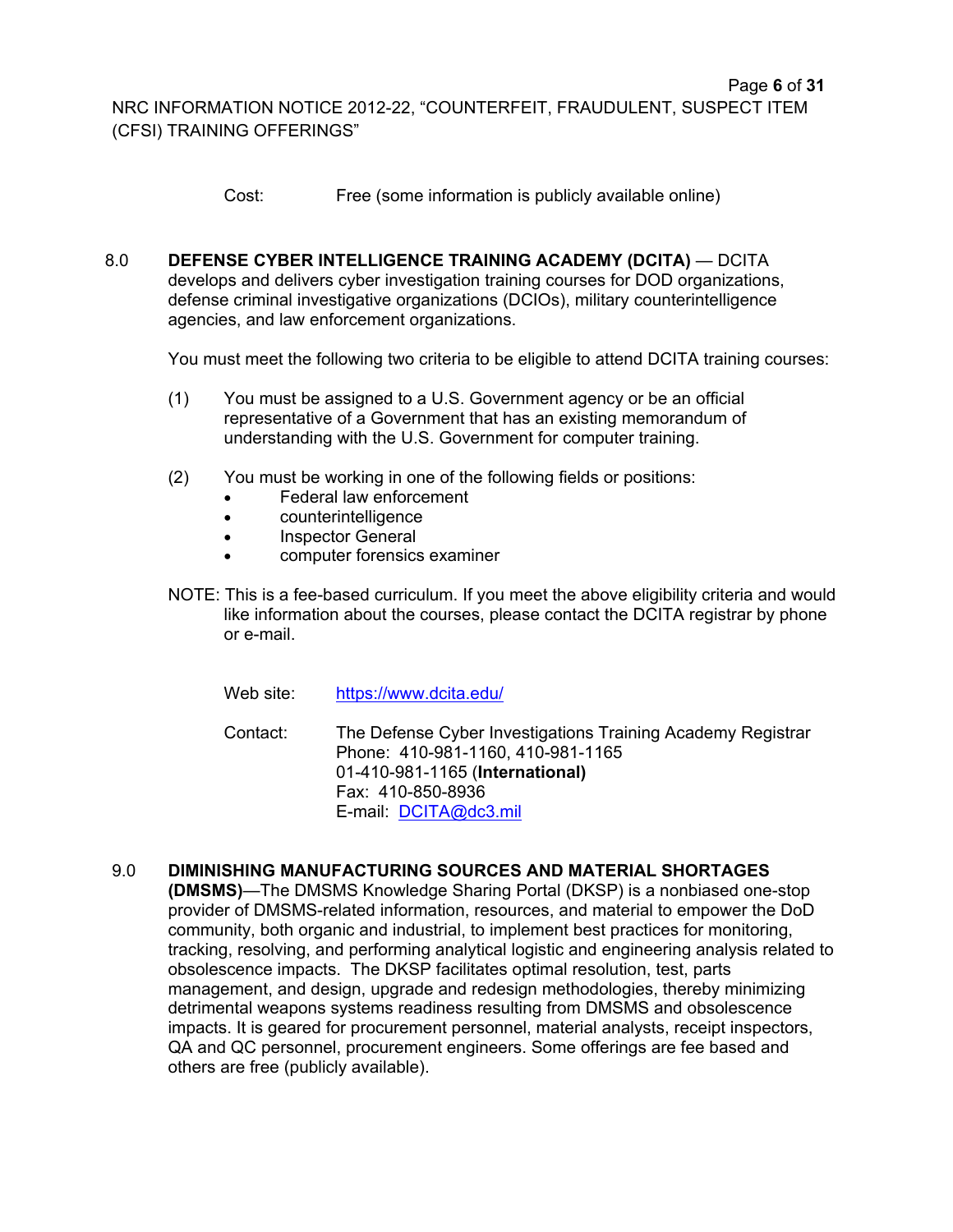- Web site: https://www.dau.mil/cop/dmsms/Pages/Default.aspx
- Contact: Defense Acquisition University DAU-GLTC 9820 Belvoir Rd. Ft. Belvoir, VA 22060-5565 Phone: 703-805-3459 (DAU Information Systems Service Center) E-mail: issc@dau.mil
- 10.0 **ELECTRIC POWER RESEARCH INSTITUTE (EPRI)**  an independent, nonprofit research and training organization for the electric power industry.
	- Web site: https://www.epri.com/
	- Contact: Marc Tannenbaum, Technical Executive EPRI Charlotte 1300 W.T. Harris Blvd. Charlotte, NC 28262 Phone: 704-595-2536; 704-595-2609 E-mail: mtannenbaum@epri.com

#### 10.1Practical Training in Preventing Counterfeit, Fraudulent, Suspect, and Substandard Items from Use in Nuclear Power Plants

This training provides an overview of EPRI guidance on counterfeiting and fraud, as well as a "hands-on" training session that includes many examples of counterfeit hardware, along with information on their authentic counterparts.

Focus: Procurement personnel, material analysts, receipt inspectors, QA and QC personnel, procurement engineers, investigators, craft personnel

Cost: Fee

#### 10.2 Nuclear Vendor Procurement Training

This course is designed to communicate basic nuclear procurement concepts and methods to organizations that provide items and services to member utilities. It presents an overview of basic nuclear utility procurement concepts and provides guidance on performing commercial-grade item dedication from the perspective of a nuclear vendor. A module on counterfeit and fraudulent items is included.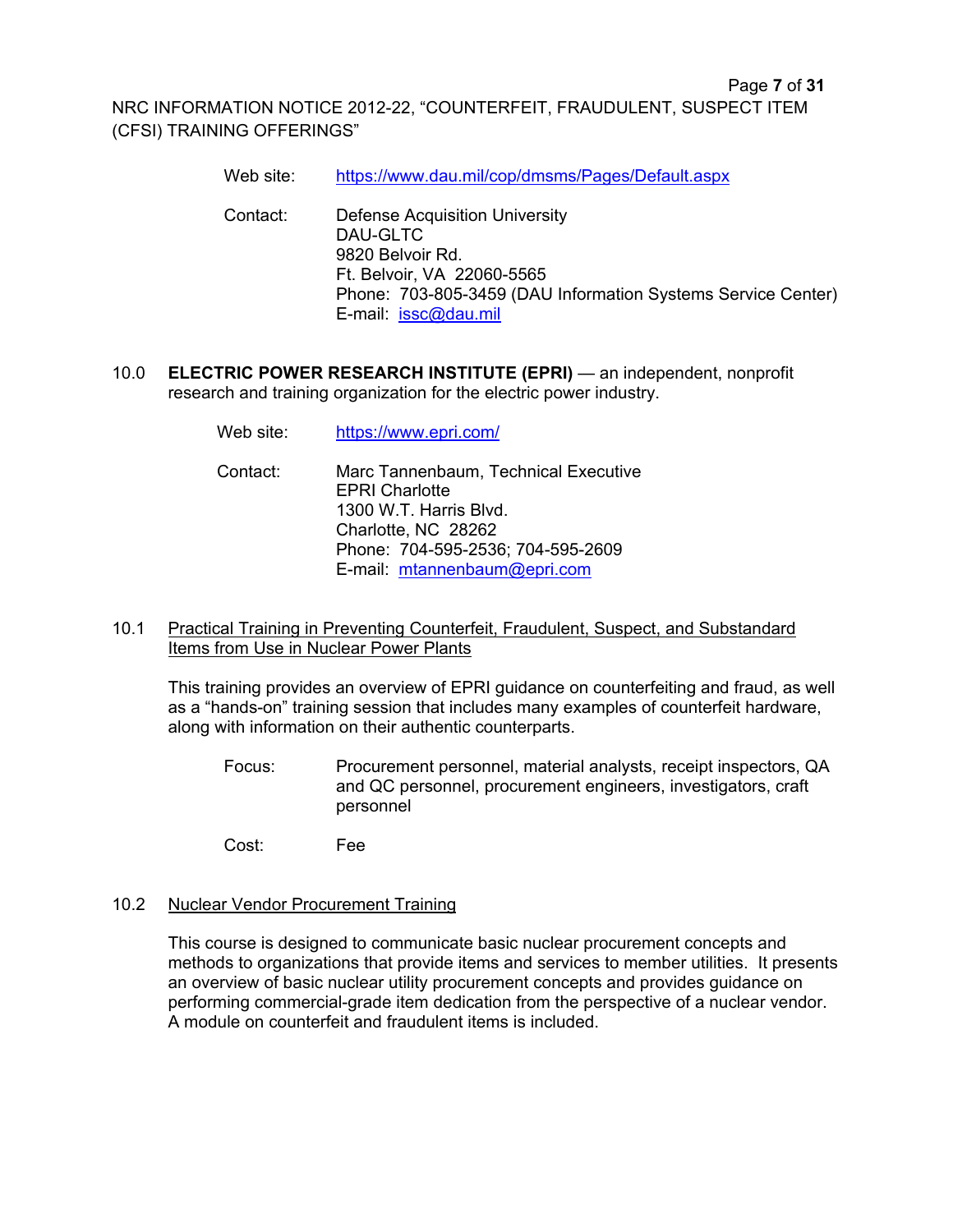Focus: Procurement personnel, material analysts, receipt inspectors, QA and QC personnel, procurement engineers, investigators

Cost: Fee

#### 10.3 Counterfeit, Fraudulent, Substandard Items, EPRI No. 3002007381–Version 2.0 (Computer Based)

This software is a computer-based training course that captures and communicates commercial nuclear industry-specific concepts to the end user and assesses their skills. The course includes modules that describe counterfeit, fraudulent, and substandard items; identifies the risks they present; and describes actions that can be implemented to reduce risk.

Focus: Plant management, procurement personnel, material analysts, receipt inspectors, QA personnel, procurement engineers, investigators

Cost: Fee

#### 10.4 Report: "Counterfeit, Fraudulent, and Substandard Items: Mitigating the Increasing Risk," Revision 1, EPRI, Palo Alto, CA, EPRI 3002002276, EPRI No. 1019163, Rev. 1

This report summarizes insights gleaned by an industry technical advisory group (TAG) that researched the techniques that U.S. Government agencies, similar industries, and manufacturers use to combat the growing problem of counterfeit and fraudulent items. The report provides guidance to commercial nuclear licensees that want to implement measures to prevent counterfeit items from being introduced into their inventory and facilities to address related issues communicated in NRC IN 2008-04, "Counterfeit Parts Supplied to Nuclear Power Plants," dated April 7, 2008 (ML093620098).

- Focus: Plant management, procurement personnel, material analysts, receipt inspectors, QA and QC personnel, procurement engineers, investigators
- Cost: Free

#### 10.5 Report: "Counterfeit and Fraudulent Items: A Self-Assessment Checklist." EPRI, Palo Alto, CA, October 2010. No. 1021493

This self-assessment checklist is for licensees and their suppliers to use as a vehicle for identifying opportunities to reduce the risk associated with counterfeit and fraudulent items. Organizations that use the checklist can increase the probability that counterfeit and fraudulent items will be detected before accepted for use, used in manufacturing, or installed in plant systems and equipment.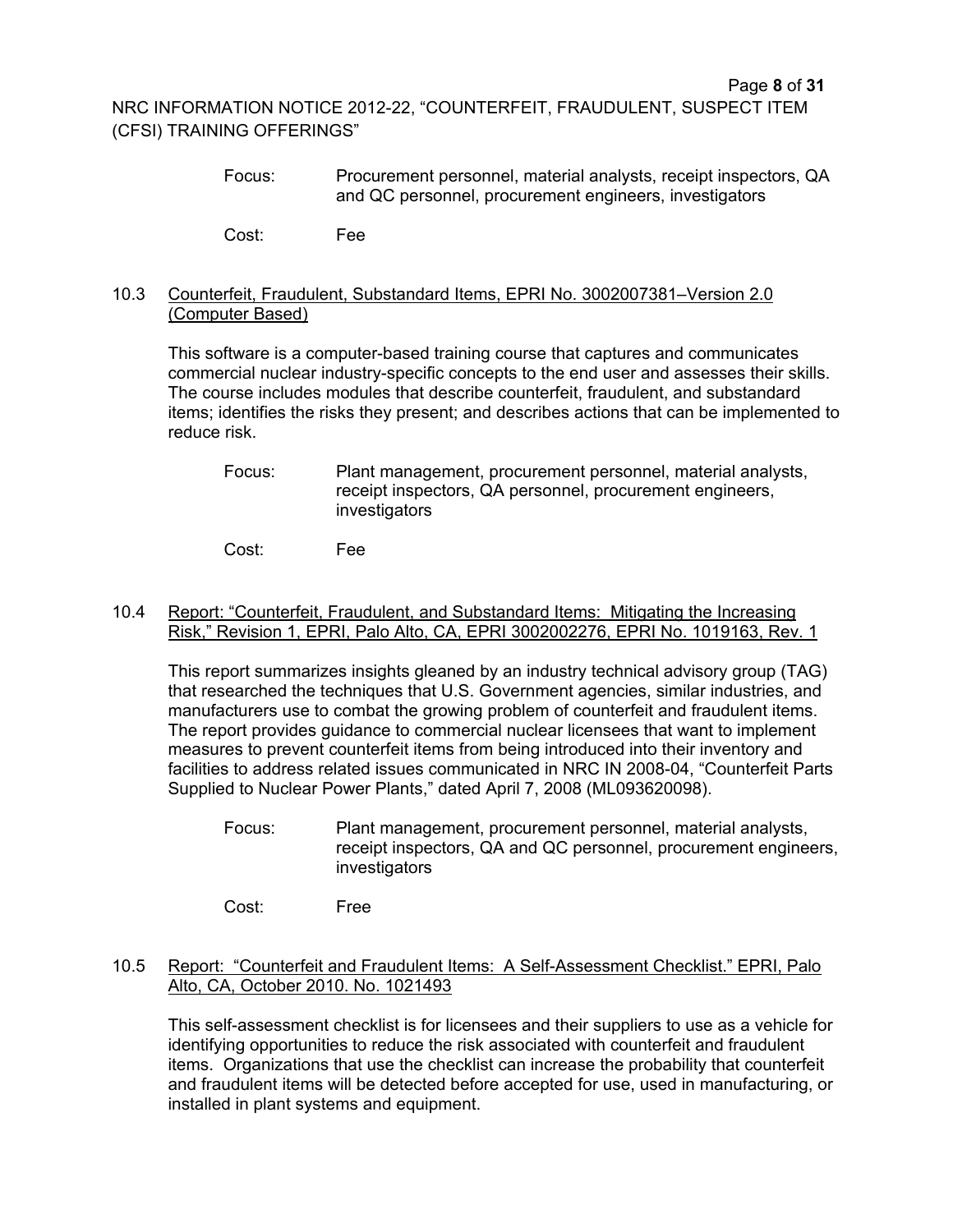Focus: Plant management, procurement personnel, material analysts, receipt inspectors, QA and QC personnel, procurement engineers, investigators

Cost: Free

11.0 **ERAI**. ERAI is a reporting and investigation service to the electronics industry, providing information and risk mitigation solutions to electronics professionals worldwide. ERAI is comprised of government prime contractors and subcontractors, original equipment manufacturers, distributors (franchised and independent), contract manufacturers, government agencies, and associations serving the industry. ERAI provides its members with in-depth information on counterfeit, substandard, and high-risk parts and suppliers of those parts.

Web site: http://www.erai.com/

Contact: info@erai.com

Mark Snider, Founder and President ERAI, Inc. 3899 Mannix Dr., Unit 421 Naples, FL 34104 Phone: 239-261-6268 Fax: 239-261-9379 E-mail: Mark@erai.com

Kristal Snider, Vice President E-mail: ksnider@erai.com

## 11.1 ERAI Solutions for Counterfeit and High Risk Parts—The Enemy Within

This presentation provides a general historical perspective of the counterfeit electronics problem followed by a demonstration showing how ERAI's service works to identify, isolate, and report organizations that have repeatedly failed to detect and avoid counterfeit and nonconforming parts.

Focus: Supply chain management, procurement personnel, material analysts, receipt inspectors, QA and QC inspectors, QA managers, vendor auditors and inspectors, procurement engineers, field engineers, investigators, suppliers and vendors

Cost: Fee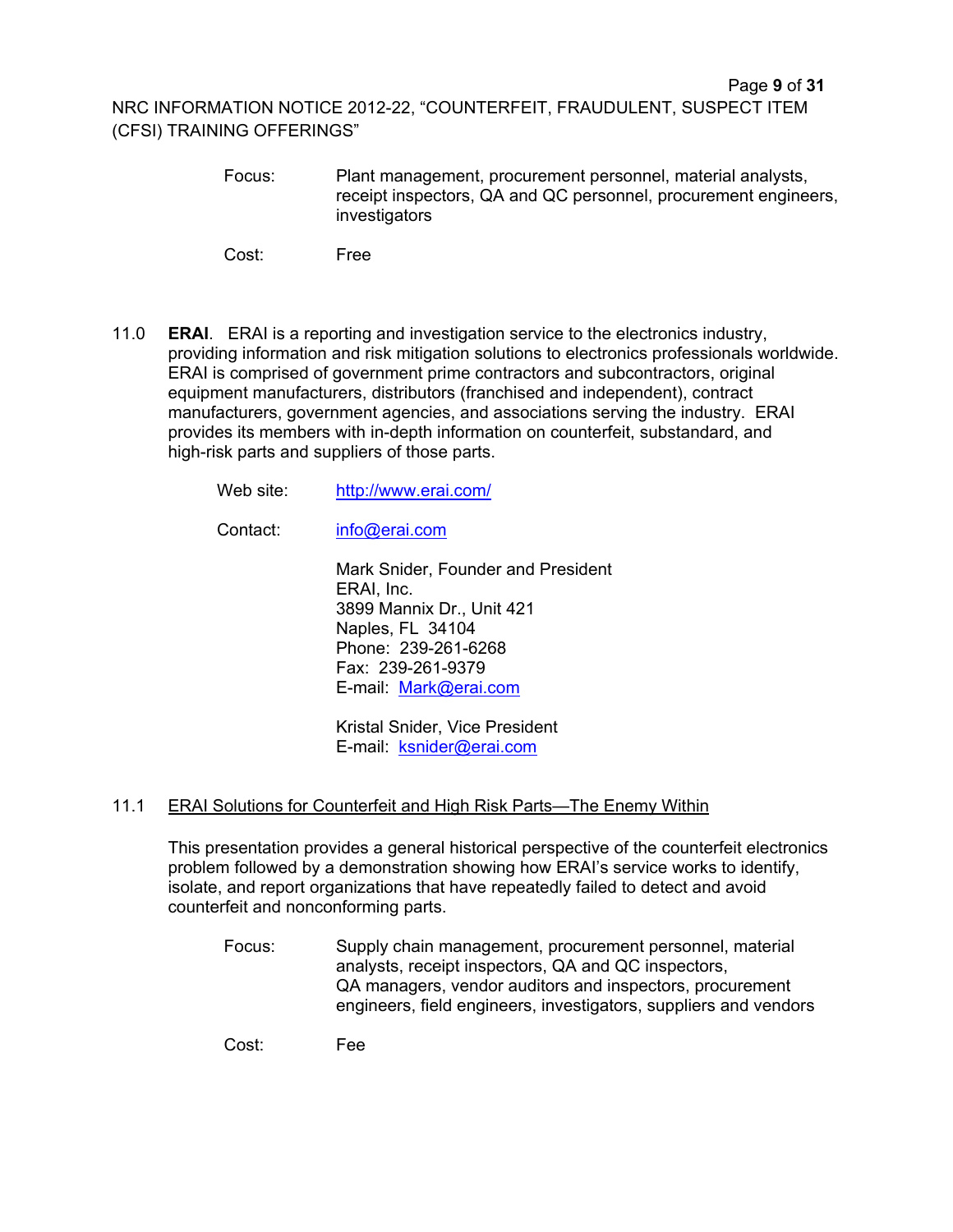12.0 **FEDERAL LAW ENFORCEMENT TRAINING CENTER (FLETC)**—U.S. Department of Homeland Security (DHS). FLETC serves as a U.S. Government, interagency law enforcement training organization for 90 Federal agencies. It also provides services to State, local, Tribal, and international law enforcement agencies and support personnel. FLETC's headquarters is in Glynco, GA.

> Web site: http://www.fletc.gov/ Contact: Faustino Gonzalez, Senior Instructor FLETC Financial Fraud Institute, Investigative Operations Division Phone: 912-554-4436 E-mail: Faustino.Gonzalez@dhs.gov

#### 12.1 Product Substitution Investigations

This 4.5-day program focuses on product substitution, which is a type of procurement fraud. These investigations require knowledge of the Government procurement process to identify the procurement documentation and contract requirements, which supports these allegations.

Focus: Investigators (both criminal and noncriminal), auditors, inspectors, analysts, prosecutors

Cost: Fee

## 12.2 Procurement Fraud

This 8-day program was designed at the request of the Attorney General's National Procurement Fraud Task Force Training Committee. These investigations require an understanding of the Government procurement process to identify where in the procurement cycle the alleged violations have occurred and what documents are required to support these allegations.

Focus: Investigators (both criminal and noncriminal), auditors, inspectors, analysts, prosecutors

Cost: Fee

13.0 **GLOBAL INTELLECTUAL PROPERTY ACADEMY (GIPA)**—U.S. Department of Commerce (DOC), U.S. Patent and Trademark Office (USPTO). The academy offers capacity building programs in the United States and around the world on intellectual property protection, enforcement, and capitalization.

Web site: http://www.uspto.gov/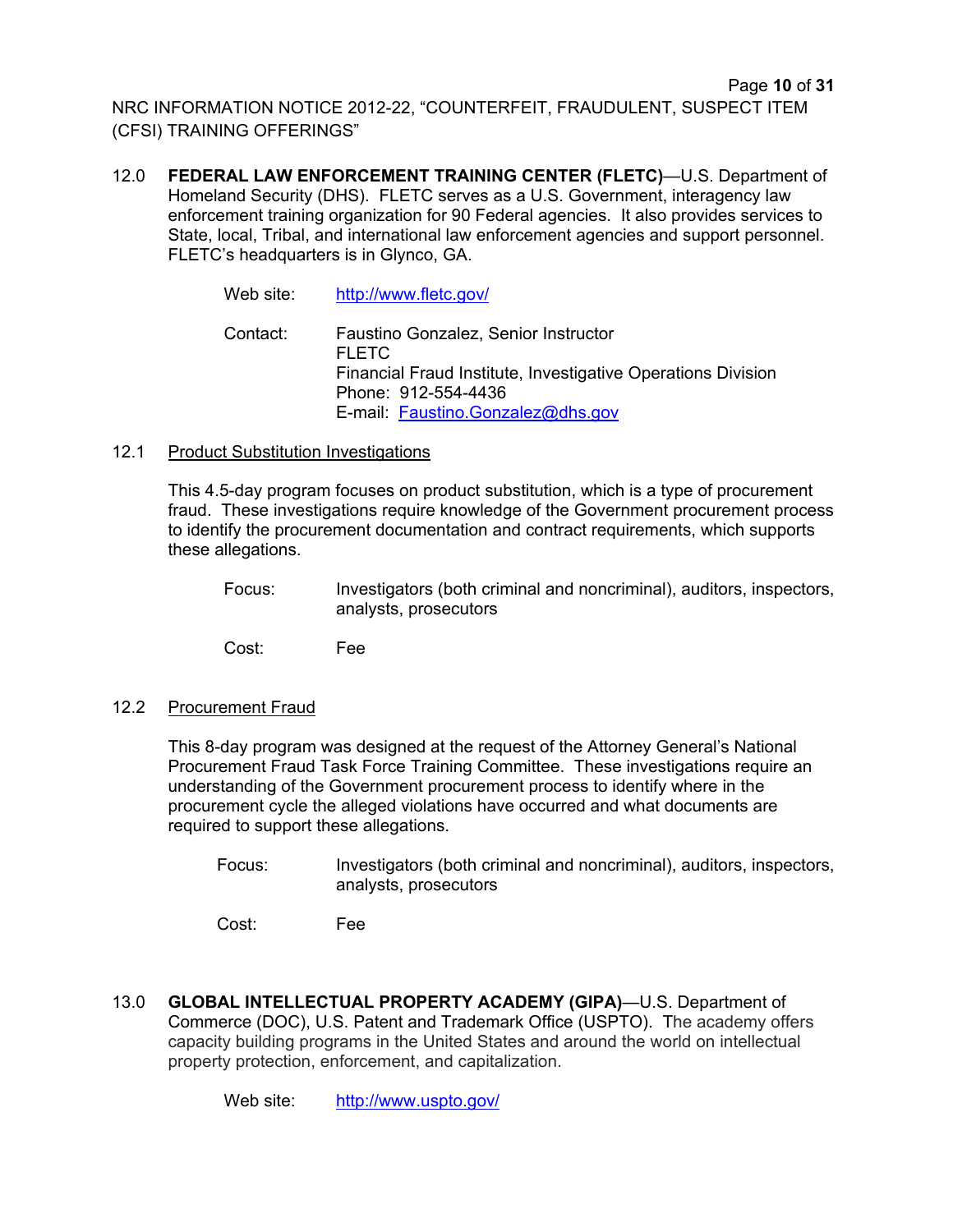| Contact: | <b>Customer Support Centers:</b><br>Phone: 571-272-1000 (local); 571-272-9950 (TTY)<br>1-800-786-9199 (toll-free)                      |
|----------|----------------------------------------------------------------------------------------------------------------------------------------|
|          | http://www.uspto.gov/patents/resources/index.jsp#heading-3<br>http://www.uspto.gov/ip/events/index.jsp                                 |
| Focus:   | Prosecutors, law enforcement, customs officials, foreign policy<br>makers, intellectual property rights holders, suppliers and vendors |
| Cost:    | Free public education "road-shows"<br>Note: Some information is publicly available online                                              |

14.0 **GLOBAL QUALITY ASSURANCE, INC.** Global Quality Assurance, Inc., (GQA) offers quality assurance training to the commercial nuclear power industry, including CFSI topics, throughout the year in Orlando, FL, or at a location of your choice.

| Web site: | http://www.globalqualityassurance.com/                                                                                                                                                                                      |
|-----------|-----------------------------------------------------------------------------------------------------------------------------------------------------------------------------------------------------------------------------|
| Contact:  | Deborah Borland, Owner/Chief Executive Officer (CEO)<br>11602 Lake Underhill Rd., Suite 106<br>Orlando, FL 32825<br>Phone: 888-322-3330 (Office); 352-422-7200 (Cell)<br>E-mail: dborland@gqainc.com<br>TRAINING@gqainc.com |

## 14.1 Counterfeit, Fraudulent, and Suspect Items

This CFSI training program ensures participants understand the impact of CFSIs and the tactics most often used to evaluate risk factors; understand the impact and considerations for mechanical, electronic and electrical components; identify internal process weaknesses and enhance procurement and inspection techniques to avoid and identify CFSIs.

Focus: Supply chain management, procurement personnel, material analysts, receipt inspectors, QA managers, QA and QC inspectors, procurement engineers, investigators, suppliers and vendors

Cost: Fee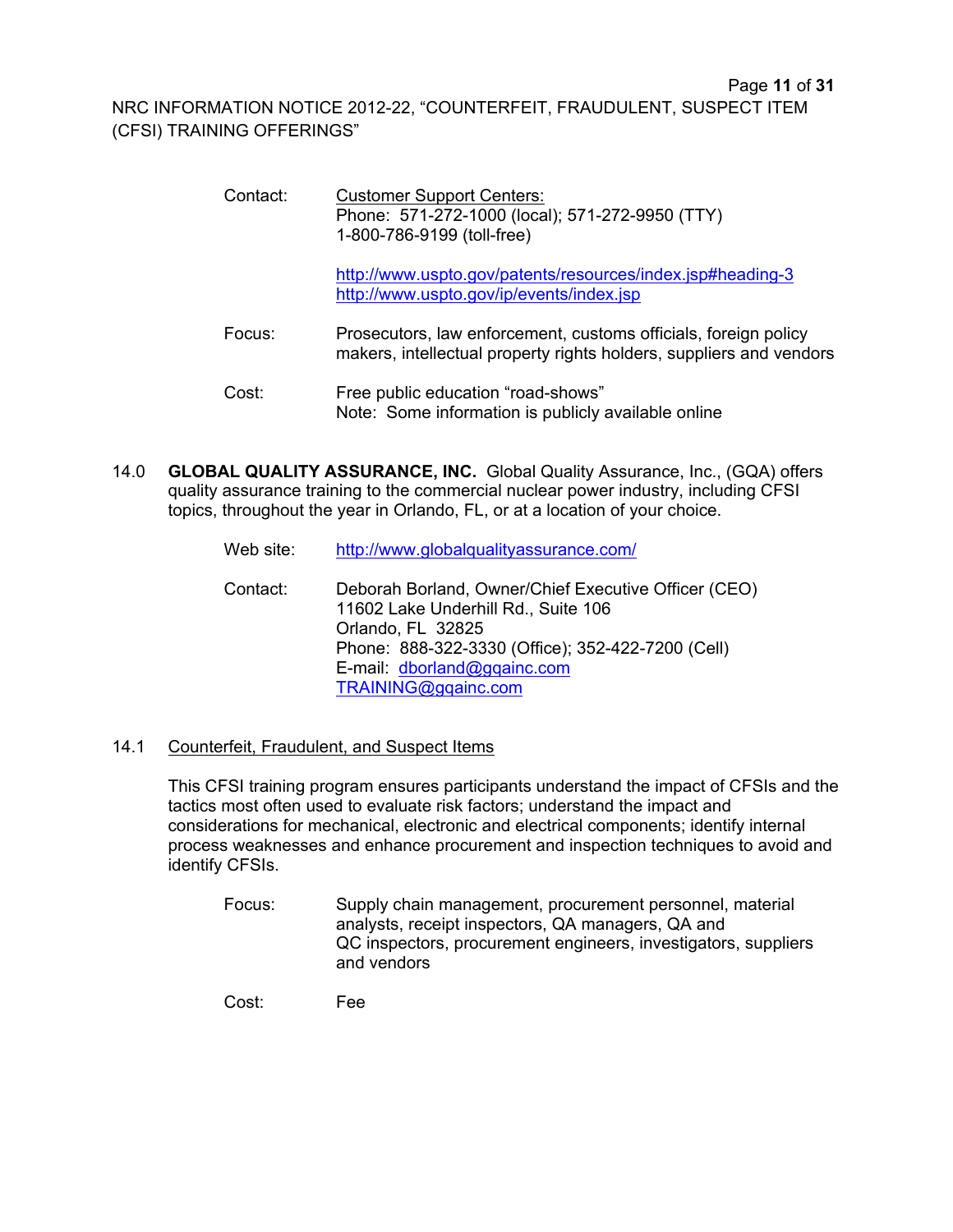## 15.0 **INDEPENDENT DISTRIBUTORS OF ELECTRONICS ASSOCIATION (IDEA)**—

A nonprofit trade association providing educational tools for quality inspection and counterfeit mitigation of electronic components. These courses provide beneficial content for a number of professionals in the electronics industry, including management, component engineering, procurement, quality assurance, and inspection personnel. The curriculum is based upon IDEA-STD-1010 as well as the IDEA-SG-2020 Study Guide in preparation for the IDEA-ICE-3000 Professional Inspector Certification Exam (ICE).

| Web site: | http://www.idofea.org/solutions/training-program                                                                                                              |
|-----------|---------------------------------------------------------------------------------------------------------------------------------------------------------------|
| Contact:  | Tom Sharpe, Senior Board Member<br><b>SMT Corporation</b><br>14 High Bridge Rd.<br>Sandy Hook, CT 06482<br>Phone: 203-270-4705<br>E-mail: tsharpe@smtcorp.com |
|           | IN ⊏ ∧                                                                                                                                                        |

IDEA 6312 Darlington Ave. Buena Park, CA 90621

## 15.1 IDEA Counterfeit Mitigation and Inspection Training Course (Course #: IDEA-ANM-12)

The course provides an introduction to IDEA-STD-1010*, "*Acceptability of Electronic Components Distributed in the Open Market," and provides training in methods for the visual detection of counterfeit and substandard characteristics of electronic components. The training environment provides a unique opportunity to examine real components with live, onsite microscopic magnification to obtain experience in the visual inspection techniques of IDEA-STD-1010 and learn how to detect counterfeit components firsthand.

In addition to public training events, IDEA also offers site-specific courses. For more information about a private course at your location, e-mail your inquiry to info@idofea.org

Focus: Senior management, supply chain managers, purchasing managers, procurement personnel, material analysts, engineering personnel, procurement engineers receipt inspectors, QA and QC managers and inspectors, technicians, craft and installers, investigators, vendor auditors and inspectors, suppliers and vendors

Cost: Fee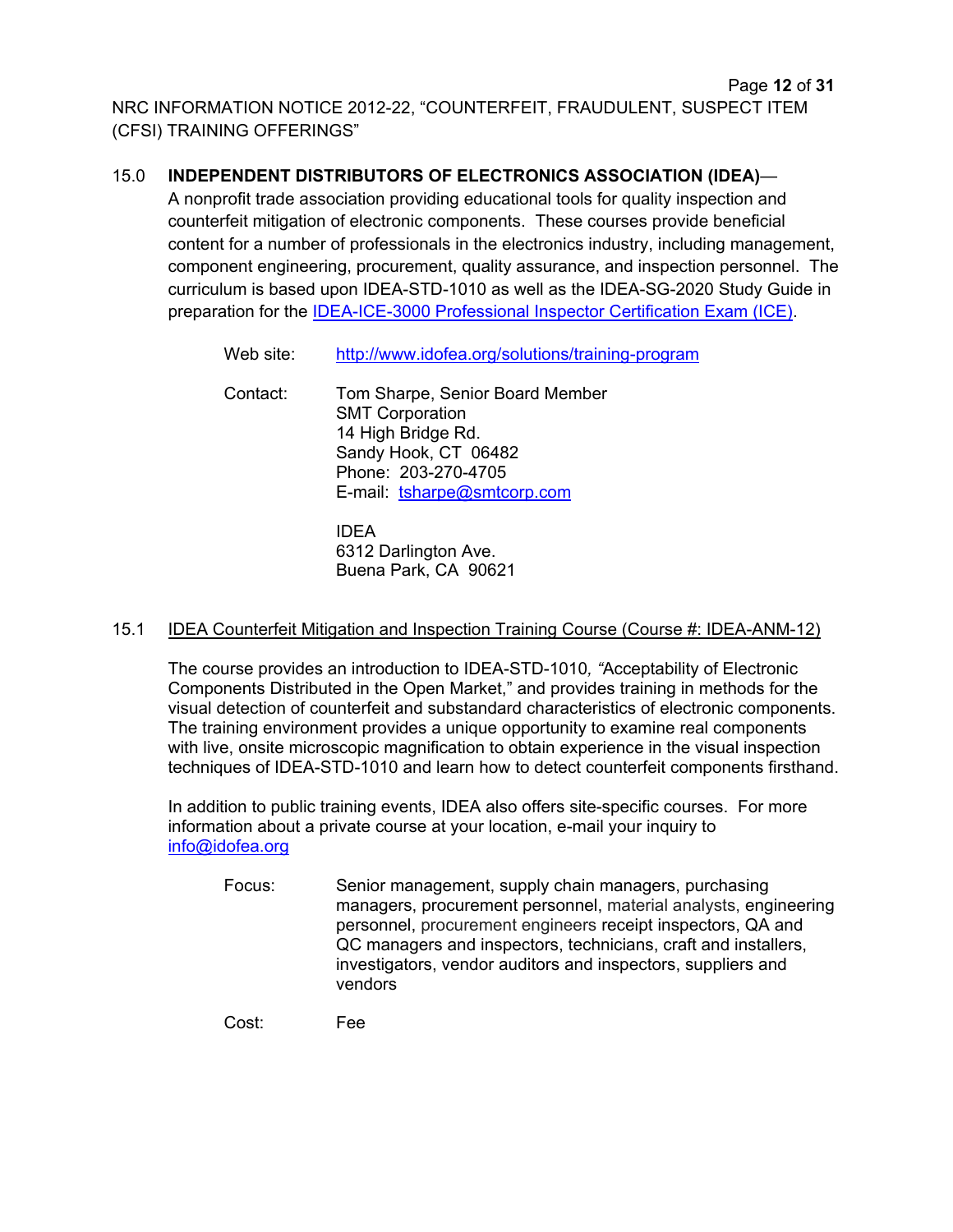#### 15.2 Acceptability of Electronic Components Distributed in the Open Market

The course presents IDEA-STD-1010-B, the first inspection standard that addresses the needs for the inspection of electronic components traded in the open market. This standard is a must for quality assurance and inspection departments. IDEA-STD-1010 documents industry-accepted quality criteria for electronics components and contains full-color photographs. Topics include terms definitions. Magnification aids and lighting, product handling, packaging, packing, and storage, about the open market electronic components industry, product inspection, equipment and tools, moisture sensitivity handling precautions, photographing parts, reduction of hazardous substances (RoHS), and much more are presented.

Focus: Procurement personnel, material analysts, engineering personnel, procurement engineers receipt inspectors, QA and QC inspectors, technicians, craft and installers, investigators, vendor auditors and inspectors, suppliers and vendors

Cost: Fee

#### 15.3 IDEA-ICE-3000 Professional Inspector Certification Exam

The IDEA-ICE-3000 Professional Inspector Certification Exam is designed to demonstrate inspection competency and resource ability of the inspector.

Focus: Electronics receipt inspectors, material analysts, QA and QC personnel, technicians, suppliers and vendors

Cost: Fee

16.0 **INTERNATIONAL ANTI-COUNTERFEITING COALITION (IACC)**—A nonprofit organization devoted solely to combating product counterfeiting and piracy. IACC helps individuals find intellectual property law firms, investigative agencies, and product security firms.

Web site: https://www.iacc.org/

Contact: Angelo Mazza, Attorney Gibney, Anthony & Flaherty, LLP Phone: 212-705-9841, 212-705-9801 E-mail: aepmazza@gibney.com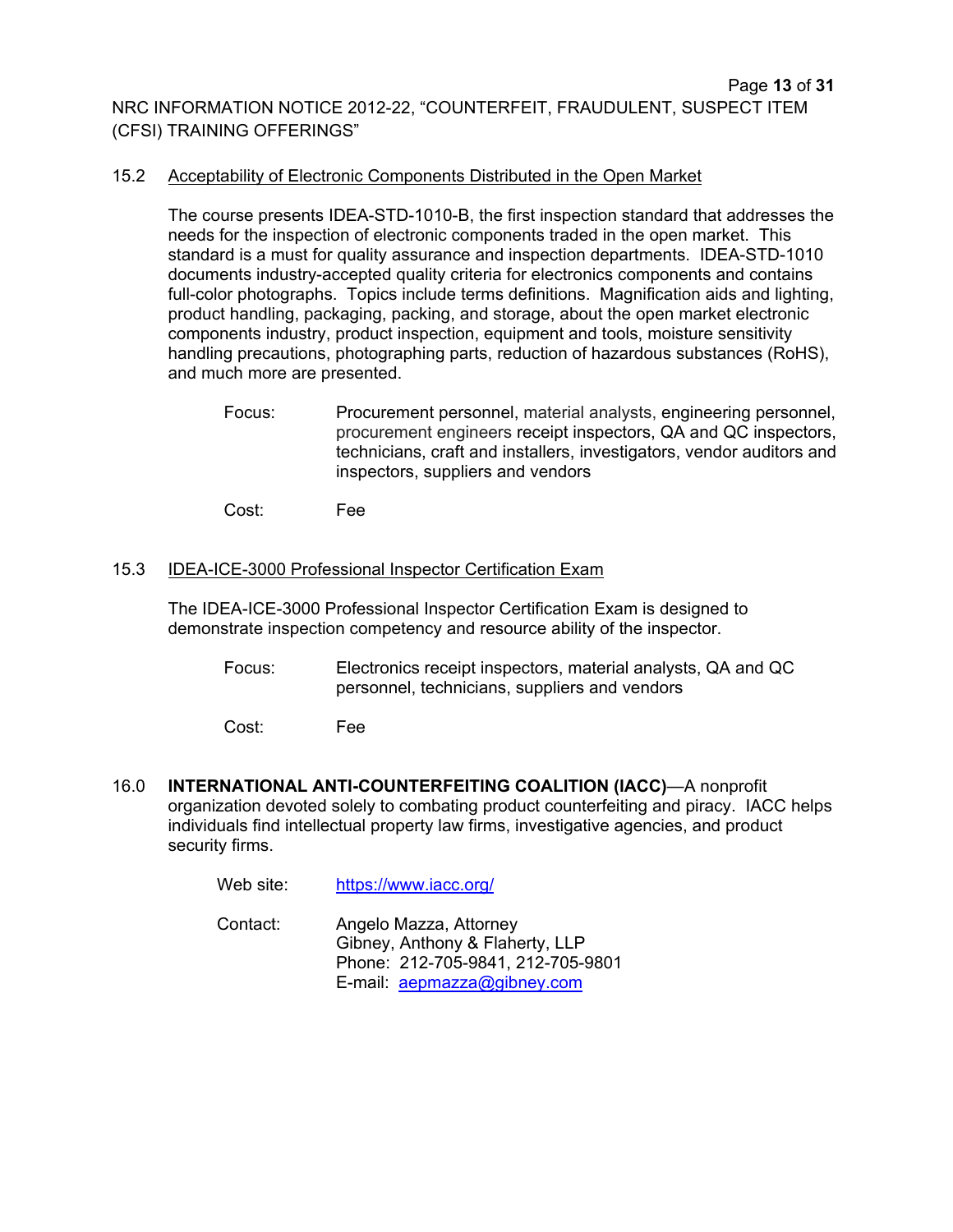- 16.1 The IACC has developed several different formats for training sessions to meet the needs of law enforcement. Working together with brand holders and investigators, the sessions vary from trade fairs for time-pressed organizations to half- and full-day sessions with speakers and panels based on local needs. Many local sessions are coordinated with a local member investigator to ensure that attendees and speakers provide strong presentations on relevant case issues.
	- Focus: Senior management, supply chain managers, purchasing managers, procurement personnel, material analysts, engineering personnel, procurement engineers receipt inspectors, QA/QC managers and inspectors, craft and installers, investigators, vendor auditors and inspectors, suppliers and vendors, patent holders, customs agents, law enforcement

Cost: Fee

## 17.0 **National Intellectual Property Rights Coordination Center (IPR Center)**

U.S. Department of Homeland Security, Immigration and Customs Enforcement, Homeland Security Investigations, IPR Center is a joint Federal agency task force, the IPR Center uses the expertise of its member agencies to share information, develop initiatives, coordinate enforcement actions, and conduct investigations related to intellectual property theft and commercial fraud. Through this strategic interagency partnership, the IPR Center protects the public's health and safety, the U.S. economy, and the Nation's warfighters. The IPR Center offers counterfeiting introductory lectures, which are subject to resource availability. Training sessions currently offered by the IPR Center are free to the public and appropriate for all levels of an organization including: senior management, supply chain managers, purchasing managers, trademark holders, customs agents, investigators, law enforcement, suppliers and vendors, importers and exporters.

Web site: http://www.iprcenter.gov/

Contact: Homeland Security Investigations National IPR Coordination Center 2451 Crystal Dr. Arlington, VA 20598 E-mail: IPRCenter@dhs.gov, or operationchainreaction@ice.dhs.gov

## 17.1 National Intellectual Property Rights Coordination Center (IPR Center) – Supply Chain **Training**

U.S. Department of Homeland Security, Immigration and Customs Enforcement, Homeland Security Investigations, IPR Center's Operation Chain Reaction (OCR) is a joint agency task force that conducts ongoing training to government and industry personnel on counterfeits or non-conforming parts entering the Department of Defense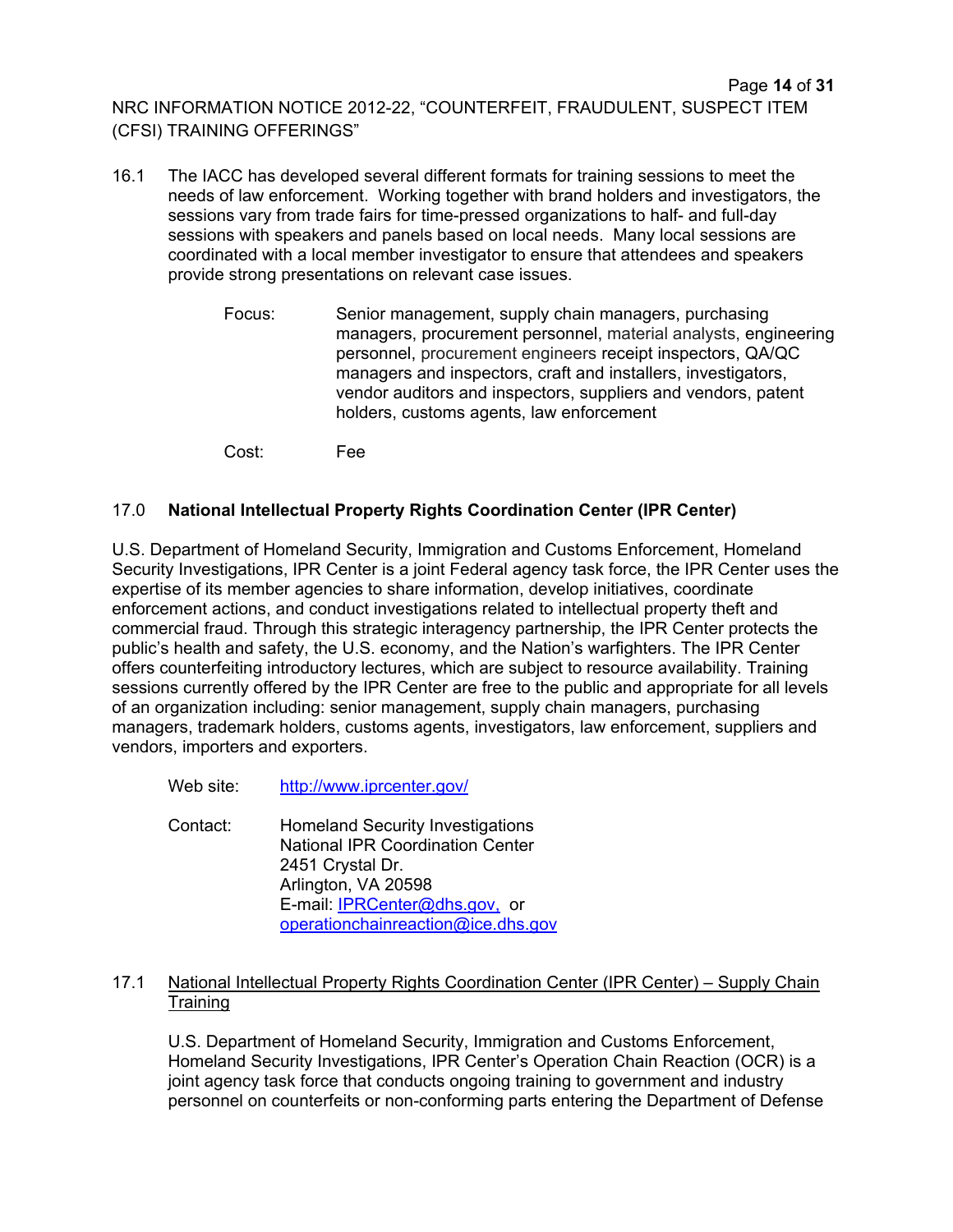and other government agencies' supply chains. Partnering government agencies work together to merge their legal authorities to strengthen and coordinate investigative leads. OCR outreach and training presents the exposure and dangers of counterfeit goods, support resources, administrative actions, incident reporting guidance, and successes stories. See: https://www.iprcenter.gov/file-repository/ipu-operation-chainreaction.pdf/view

Focus: Department of Defense, Other Government Agencies, Industry

Cost: Free

#### 17.2 National Intellectual Property Rights Coordination Center (IPR Center) – Acquisition **Training**

U.S. Department of Homeland Security, Immigration and Customs Enforcement, Homeland Security Investigations, IPR Center offers Acquisition Training to provide procurement professionals with the knowledge and skills needed to combat the counterfeit threat in the workplace. Participants will be provided a toolbox of knowledge and strategies to; understand the threats posed by counterfeits; mitigate the purchase and distribution of counterfeits; identify counterfeits; and report counterfeits. See: https://www.ice.gov/news/releases/ipr-center-launches-training-secure-supply-chainsand-combat-counterfeit-goods

Focus: Acquisitions and receipt inspection personnel and business owners

Cost: Free

18.0 **INTERNATIONAL ATOMIC ENERGY AGENCY (IAEA)** - The IAEA is the world's center of cooperation in the nuclear field. It was set up in 1957 as the world's "Atoms for Peace" organization within the United Nations family. The agency works with its member States and multiple partners worldwide to promote safe, secure, and peaceful nuclear technologies.

Web site: http://www.iaea.org/

Contact: sales.publications@iaea.org

## 18.1 IAEA-TECDOC-1169 "Managing Suspect and Counterfeit Items in the Nuclear Industry"

This publication assists organizations in developing and implementing quality assurance policies, programs, procedures, and practices to eliminate the hazards created by suspect and counterfeit items that are present in nuclear facilities and to prevent the introduction of suspect and counterfeit items.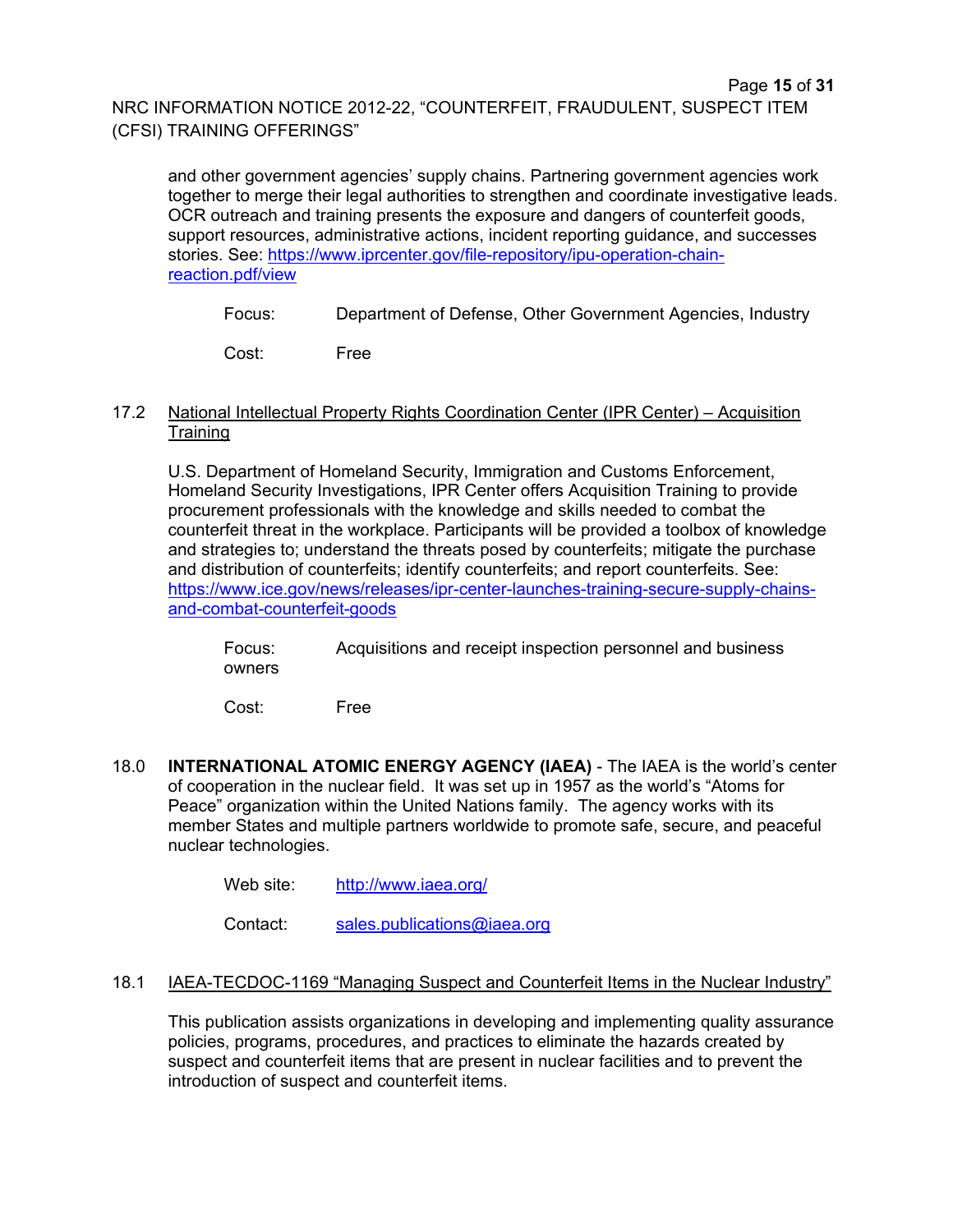- Focus: Senior management, supply chain managers, purchasing managers, procurement personnel, material analysts, engineering personnel, procurement engineers receipt inspectors, QA and QC managers and inspectors, craft and installers, investigators, vendor auditors and inspectors, suppliers and vendors, patent holders, customs agents, law enforcement, operations personnel, patent holders
- Cost: Free online at https://wwwpub.iaea.org/books/iaeabooks/6069/Managing-Suspect-and-Counterfeit-Items-in-the-Nuclear-Industry
- 19.0 *J-E-T-S* **CONSULTANTS**  A provider of QA and audit training to the nuclear industry, for more than 30-years. Clients for training, consulting, and independent assessment/audit include over 100 commercial and governmental organizations in 18 countries worldwide.

| Web site: | https://jetsquality.com/                                                                                                                      |
|-----------|-----------------------------------------------------------------------------------------------------------------------------------------------|
| Contact:  | John H. Johnson<br>$J-E-T-S$ , Inc.<br>18305 Invergordon Lane<br>Cornelius, NC 28031<br>Phone: (704) 987-9858<br>E-mail: john@jetsquality.com |

## 19.1 Counterfeit/Fraudulent/Suspect Item Training:

A one-day program, providing the knowledge and skills needed to understand, identify, and prevent introduction of Counterfeit/Fraudulent/Suspect Items (CFSI). This program reviews NRC and DOE directives and guidance including CFRs; DOE O414.1; and NRC Generic Letters, Information Notices, and Regulatory Issue Summaries. Using workshops, discussion, and actual hands-on examples, the following topics are covered:

- Review terminology, history, scope of what they are and how they get introduced
- Review operating experience and examples of CFSI in the nuclear industry and other industries (Defense, Aerospace, Automotive, etc.)
- Discuss key methods of identification of CFSI with hands-on examples
- Includes mechanical, structural, electrical, electronic, digital
- Discuss methods and processes to prevent introduction and new industry initiatives to identify substandard or counterfeit items
- Describe risk mitigation strategies for dispositioning CFSI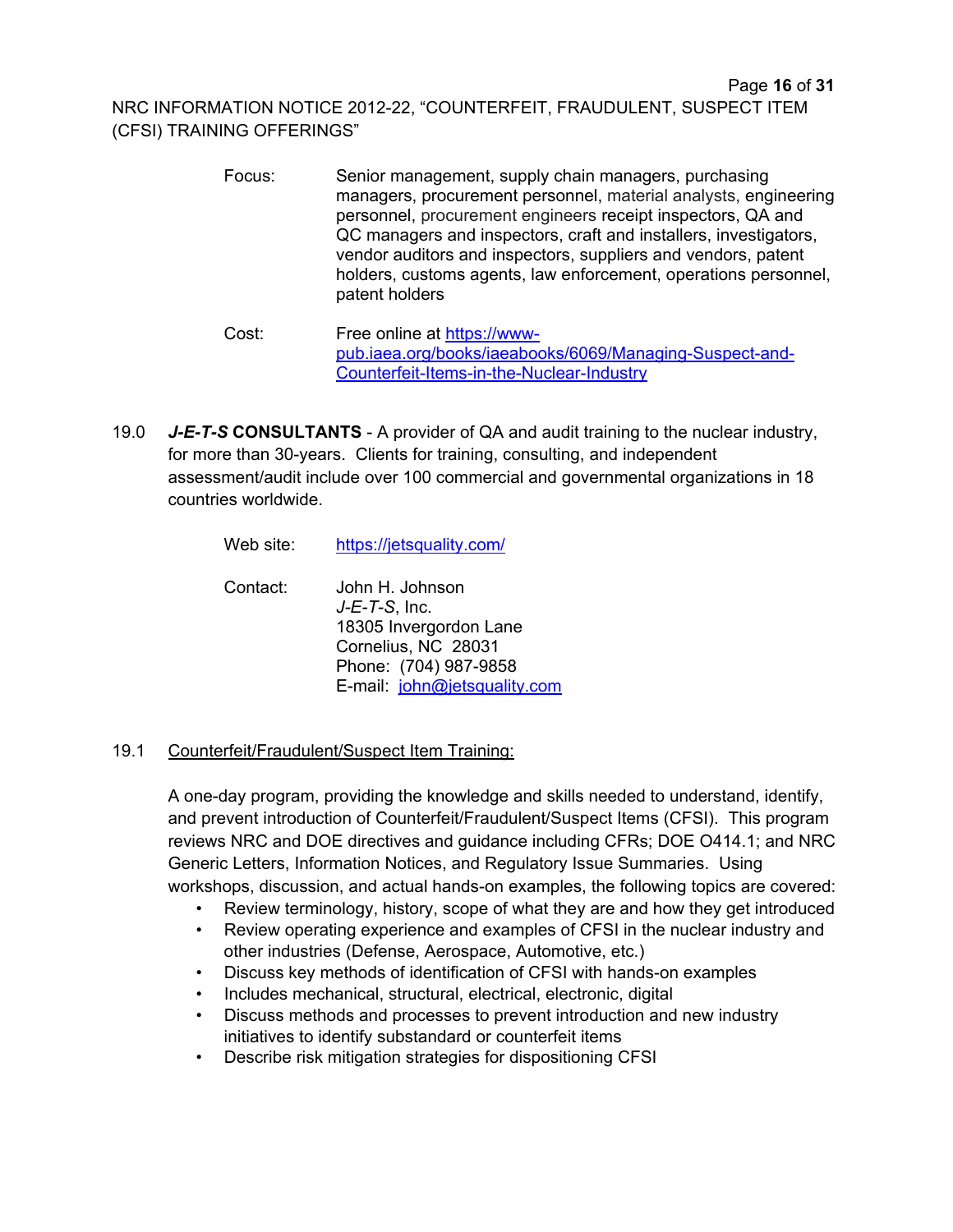- Focus:Specification writers/engineers, procurement engineers and other procurement personnel, quality control/assurance personnel, technical/installation personnel, receipt inspectors, suppliers
- Cost:Fee
- 19.2 Commercial Grade Dedication Workshop:

This one-day workshop uses the latest NRC, DOE, and industry information to lead attendees through a proven process resulting better understanding of CGD requirements and implementation. This is not a lecture-based program – it's a workshop where attendees actively participate to find solutions using references and examples built from real experience to ensure commercially-dedicated items are not counterfeit/suspect and perform as required. This program improves understanding of CGD challenges through the following:

Review of commercial grade item history and use in the nuclear industry Terminology, with significant terms defined as currently interpreted

- *Code of Federal Regulations* (CFR), U.S. Nuclear Regulatory Commission (NRC), U.S. Department of Energy (DOE), American Society of Mechanical Engineers (ASME) Nuclear Quality Assurance Program (NQA-1), and industry documents for CGD
- Methods of acceptance for commercial items and preventing counterfeit/suspect
- How to survey commercial suppliers and who should do it
- NUPIC/NIAC forms and checklists and third-party evaluations for CGD
- ISO-9001, ISO-17025, ILAC, and ASME interfaces with CGD
- EPRI and NRC documents for CGD, including new Information Notices
- Focus: Engineers, procurement personnel, procurement engineers, quality control/assurance personnel, technical/installation personnel, receipt inspectors, suppliers
- Cost: Fee
- 20.0 **LEHIGH UNIVERSITY**, **CENTER FOR VALUE CHAIN RESEARCH (CVCR)**—Lehigh is a private research institution with more than 4,700 undergraduate and 2,000 graduate students. The CVCR provides a multidisciplinary approach to value chain research and education, creating opportunities for innovation by integrating analytical and quantitative engineering approaches with process-driven and field-based business research. The center pursues a broad range of knowledge creation and dissemination activities, with the aim of providing an umbrella under which researchers and practitioners can both understand and advance the cutting-edge knowledge in value- and supply-chain management.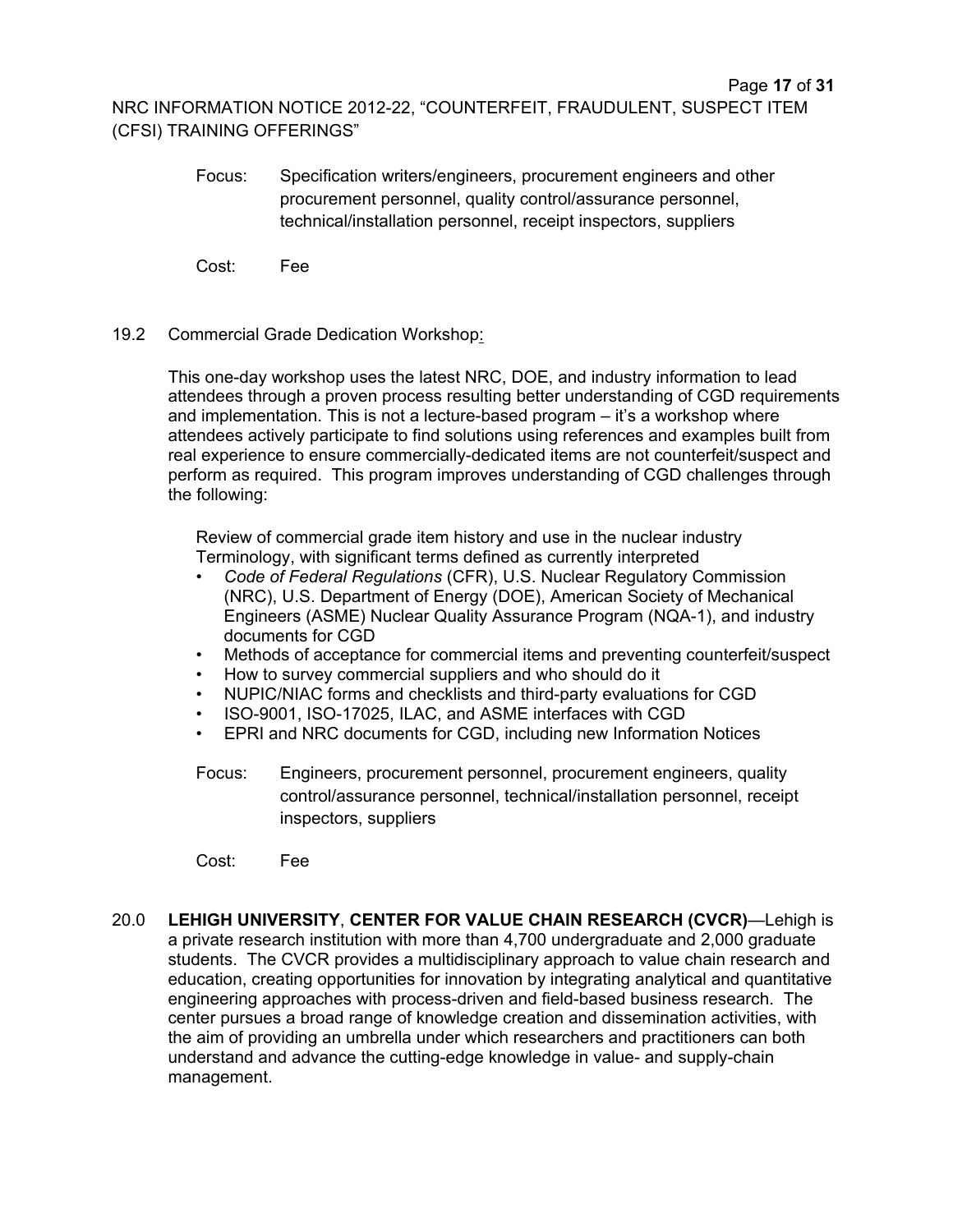Web site: https://cbe.lehigh.edu/centers/lehigh-center-for-supply-chain-research

Contact: Lehigh University Rauch Business Center 621 Taylor St. Bethlehem, PA 18015 Phone: 610-758-5157 E-mail: cvcr@lehigh.edu

Dr. Robert J. Trent, Ph.D. Director, Supply Chain Management Program Lehigh University Phone: 610-758-4952 E-mail: Rjt2@lehigh.edu

Gregory L. Schlegel, CPIM, CSP, Jonah Executive-in-Residence, Center for Value Chain Research Adjunct Professor, Supply Chain Research Lehigh University, Graduate Program Phone: 908-237-9186 E-mail: grs209@lehigh.edu

gschlegel@shertrek.com www.shertrack.com

APICS—The Association for Operations Management 8430 West Bryn Mawr Ave., Suite 1000 Chicago, IL 60631 800-444-2742 or 773-867-1777 (APICS Customer Service) **Fax:** 773-639-3000 E-mail: services@apics.org

#### 20.1 Managing and Mitigating Risk in Supply and Operations

This course prepares the participant to lead risk management activities or to participate in the development of global risk mitigation strategies while gaining an understanding of critical risk management. Topics include:

- supply chain risk management and continuity planning
- strategies for supply chain management in a developing country
- accurately evaluating supplier performance and risk
- globalization: a world of opportunities
- the emerging discipline of supply chain risk management
	- Focus: Assisting supply chain professionals at all levels of an organization.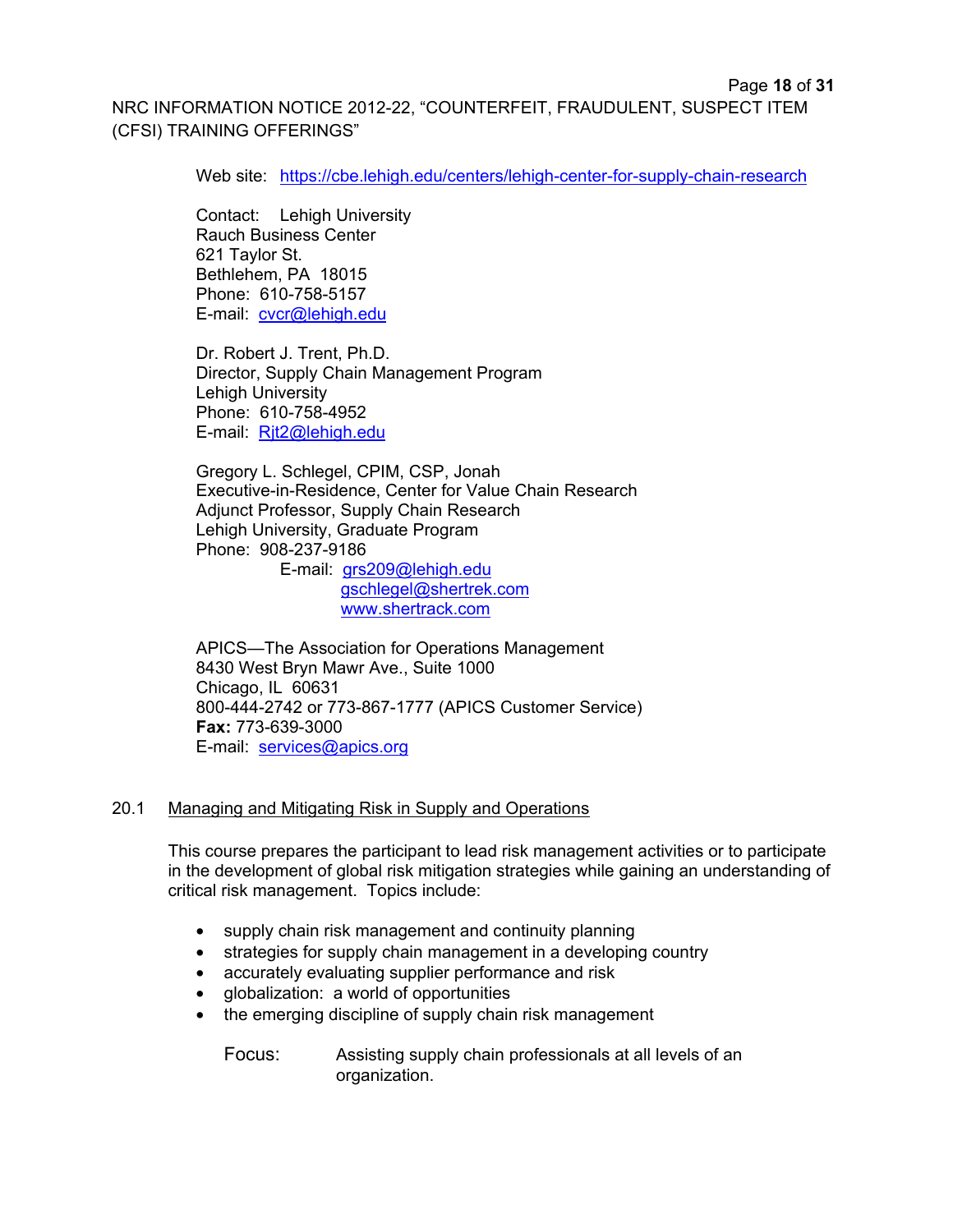Cost: Fee—open to non-APICS members

21.0 **MARYLAND CYBERSECURITY CENTER (MC<sup>2</sup>)** — a public research university (University of Maryland) focused on industry professionals. The Maryland Cybersecurity Center provides unique, hands-on educational experiences, emphasizing a "teaching hospital" model. Cybersecurity practitioners will have the opportunity for unique engagement in cybersecurity education, experiencing real-world data monitoring through  $MC<sup>2</sup>$ 's innovative approach. MC<sup>2</sup>'s fee based courses are well suited for government personnel, industry, consumers, investigators, suppliers and vendors.

Web site: http://www.cyber.umd.edu/

Contact: Eric Chapman, Associate Director Primary Areas: Policy, legislation, corporate, and government partnerships Phone: 301-405-7136

E-mail: echapman@umd.edu

22.0 **MICHIGAN STATE UNIVERSITY** - The Center for Anti-Counterfeiting and Product Protection (A-CAPP) is an independent, interdisciplinary evidence-based hub, offering research, educational programs, information, and partnership opportunities designed to assist in protecting brands and products of all industries worldwide.

Product counterfeiting accounts for upwards of hundreds of billions of dollars in global trade and wreaks dire global health, safety and economic consequences on individuals, corporations, governments and society. Brand owners, government agencies, professional associations, and others all share in the challenge of responding to counterfeit goods and product protection issues.

A-Capp offers various research and educational resources to academia, public & private technology development teams, and all levels of supply chain management in the following supply chain categories:

Analytics **Law, Regulations, and Standards** Brand Protection Professional Nature of Counterfeiting Consumer Behavior and Attitude Supply Chain Integrity<br>E-Commerce and the Internet Technologies & Packaging E-Commerce and the Internet Technologies & Packaging Technologies & Packaging Total Business Solution Education & Awareness Investigation & Enforcement Victimization

Website: http://a-capp.msu.edu/

Contacts: Kari Kammel, Esq. Assistant Director, Education & Outreach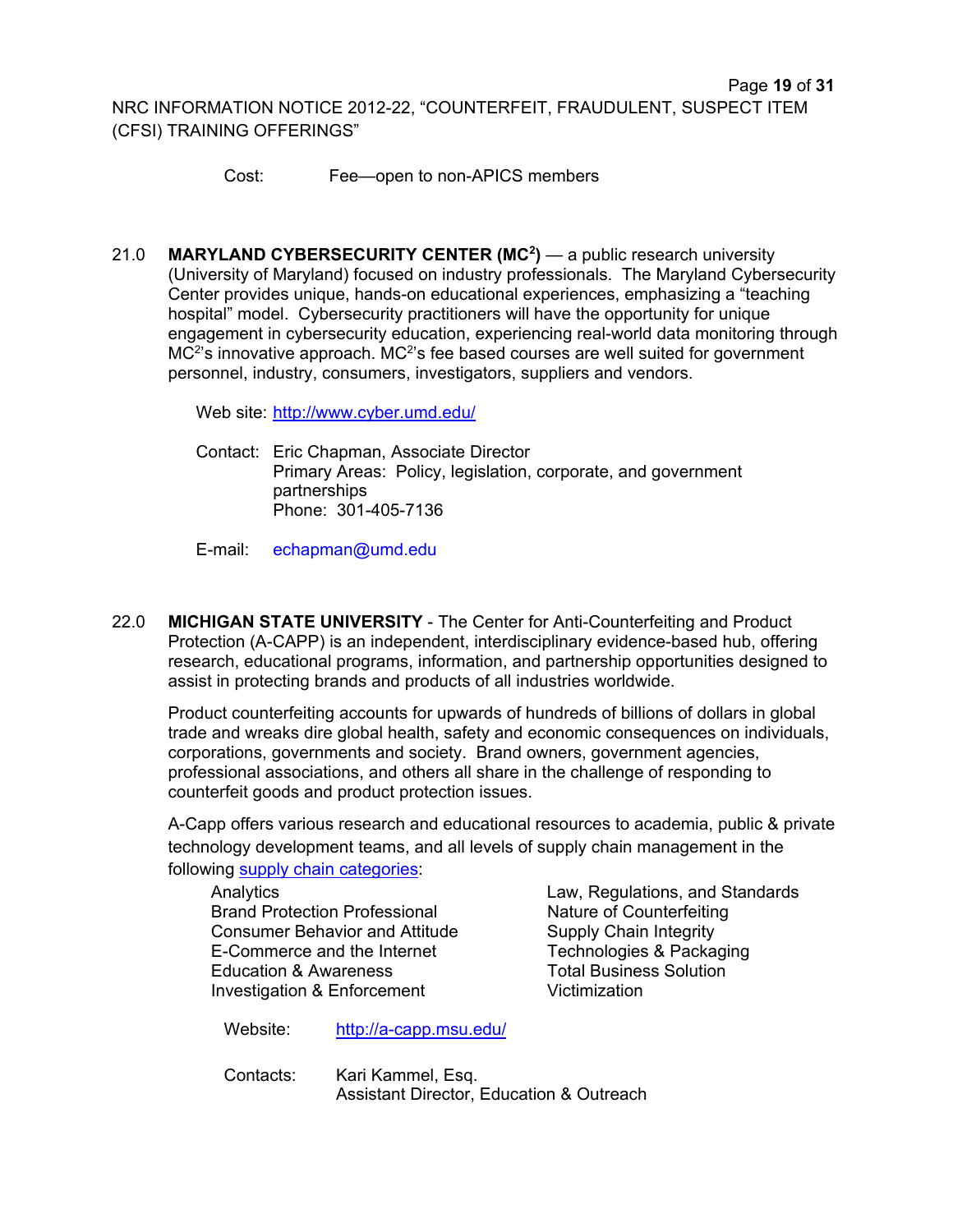> Center for Anti-Counterfeiting and Product Protection Michigan State University 1407 South Harrison Road, Suite 350B East Lansing, MI 48823 (517) 353-2163 (o) (773) 715-8169 (c) kkammel@msu.edu

23.0 **NASA ACADEMY OF AEROSPACE (NASA) QUALITY (AAQ)**—NASA, in conjunction with Auburn University.

Web site: http://aaq.auburn.edu/

Contacts: Dr. Alice E. Smith, PH.D., P.E. Professor of Industrial and Systems Engineering Auburn Univ. 3301 Shelby Center Auburn University, AL 36849 http://www.eng.auburn.edu/sites/personal/aesmith/ Phone: 334-844-1460 E-mail: smithae@auburn.edu

> Dr. Jeffrey S. Smith, Professor Phone: 334-844-1412 E-mail: smitjef@auburn.edu

23.1 Counterfeit Parts Training Module

 The NASA AAQ is an Internet-based forum for providing quality assurance (QA) training to academics involved in aerospace research, technology development, and payload design and development. The NASA AAQ curriculum includes modules for all aspects of quality assurance necessary to ensure project success and provides a virtual community for networking and sharing of lessons-learned among like-minded scholars.

- Focus: Academia, technology development, aerospace research
- Cost: Free (All information available online open access)
- **24.0 NATIONAL SPACE AND AERONAUTICAL ASSOCIATION (NASA), JET PROPULSION LABORATORY (JPL)**—A joint venture in association with California Institute of Technology (CALTECH).
	- Web site: https://mttc.jpl.nasa.gov/
	- Contact: Tony Gutierrez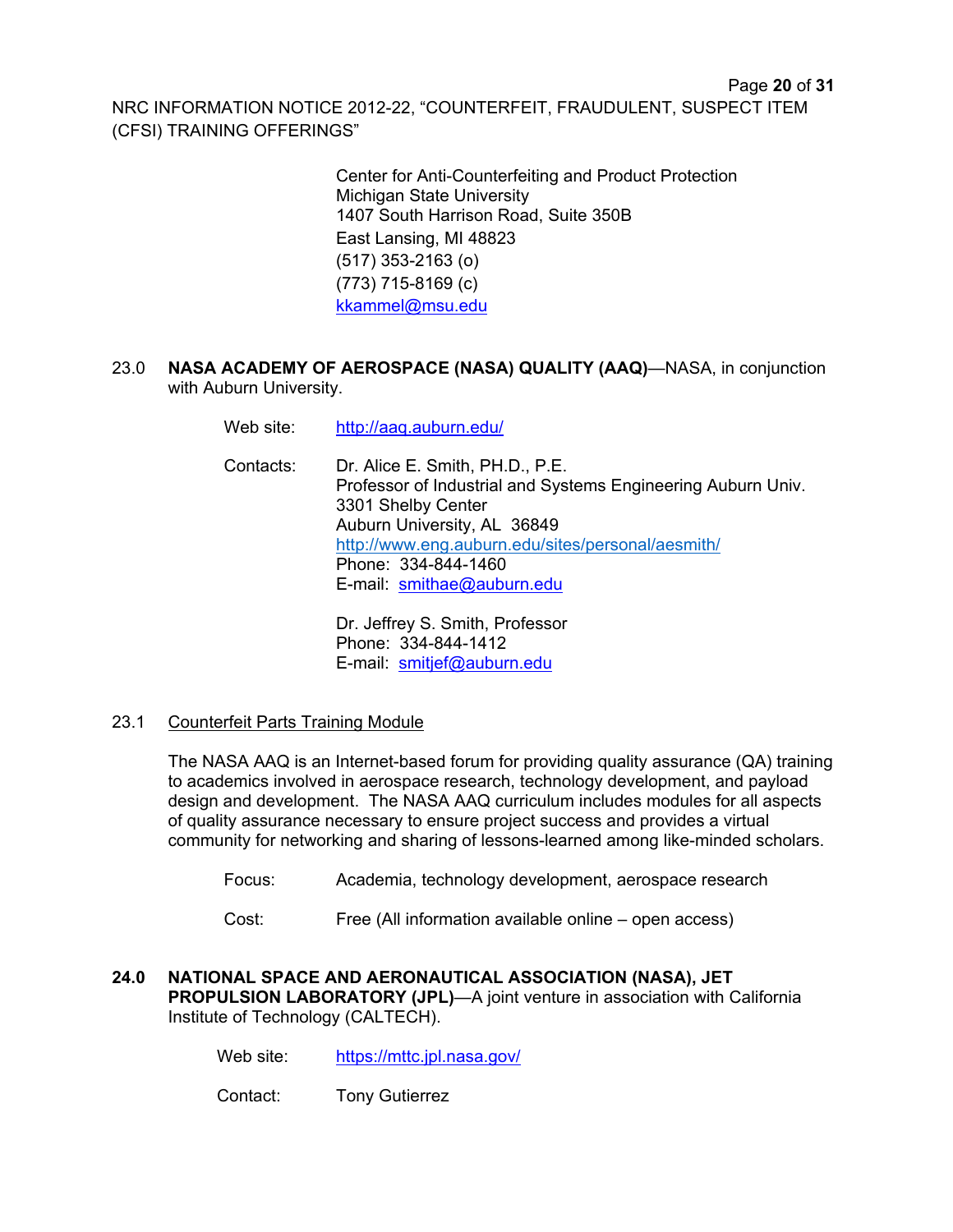Quality Initiatives Program NASA – Jet Propulsion Laboratory (818) 393-7387 Tony.Guitierrez@jpl.nasa.gov

NASA/JPL Western Region - Manufacturing Technology Transfer Center (MTTC), 4800 Oak Grove Dr. MailStop 83-204 Pasadena, CA 91109-8099 (818) 354-6730

 NASA/JPL Eastern Region - Manufacturing Technology Transfer Center (MTTC), Goddard Flight Center Greenbelt, Maryland

## 24.1 Counterfeit Parts Avoidance for Electrical, Electronic, and Electro-mechanical (EEE) **Components**

The spread of counterfeit electronic components continues to grow within the global supply chain and has penetrated various governmental agencies, including NASA and the US Department of Defense. The risk of counterfeit electronics being used in military equipment prompted an investigation by the Senate Armed Services Committee and aggressive legislation in the 2012 National Defense Authorization Act. NASA is responding to the issue through U.S. Congressional Act S.3729, authorizing NASA to plan, develop and implement a program to detect, track, catalog and reduce the number of counterfeit electronic parts in the NASA supply chain.

This is an introductory awareness class. Objectives include the following:

- Gain a basic understanding of the electronics parts counterfeit issue
- Gain basic knowledge of the supply chain environment for EEE parts
- Gain familiarity with some of the methods used in counterfeiting
- Examine risk mitigation steps
- Review verification and inspection processes for the detection of suspect parts
- Explore concepts regarding supply chain, risk mitigation, verification and inspection (concepts introduced in Part 1)in greater depth
- Examine the concept of parts obsolescence and its relation to counterfeit parts risk
- Overview of pertinent United States legislation relative to counterfeit parts
- Gain in-depth knowledge of inspection tools and equipment used for part authentication
- Gain hands-on experience inspecting actual electronic components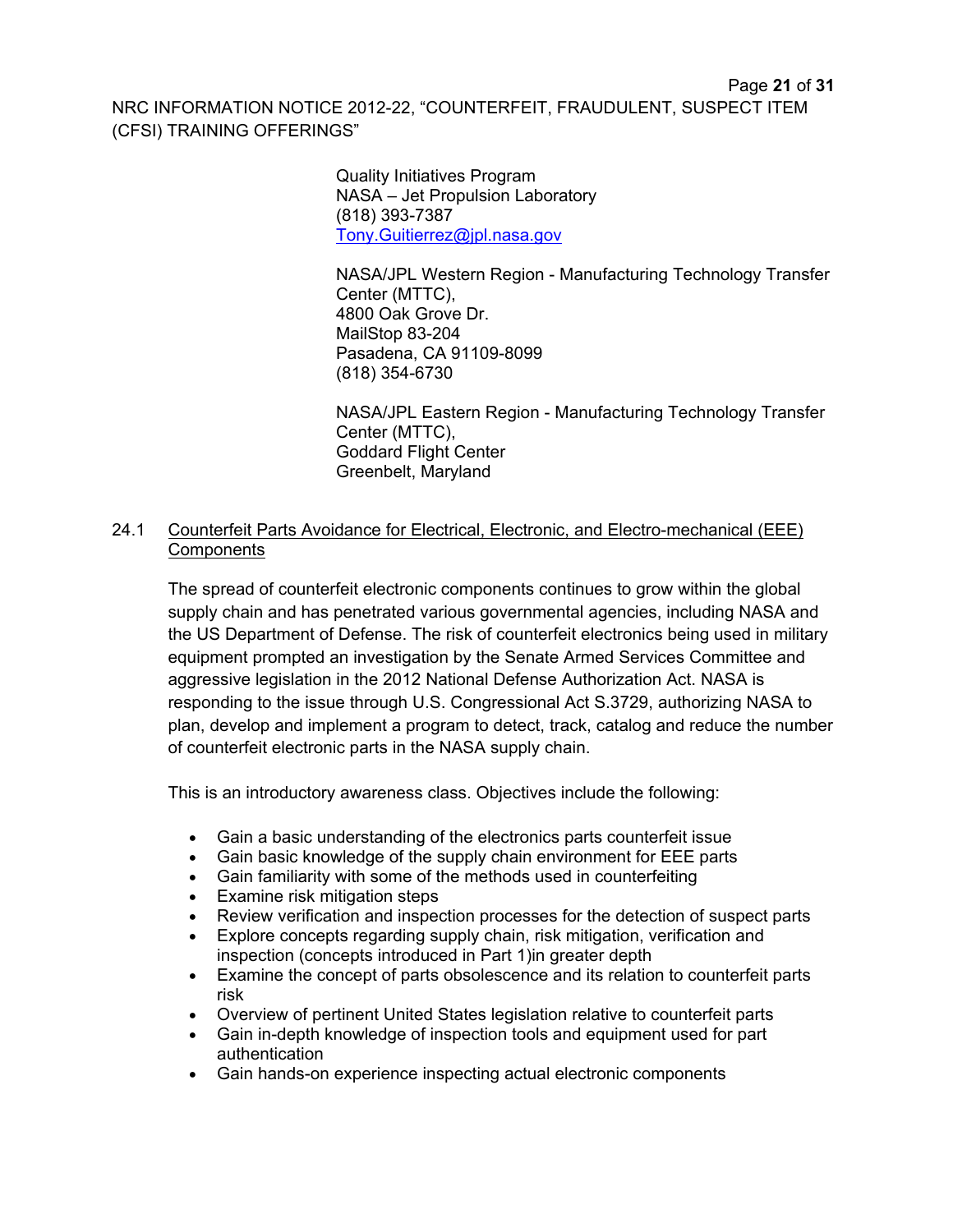The course uses IDEA-STD-1010-B, AS5553 Standard Counterfeit Electronic Parts; Avoidance, Detection, Mitigation, and Disposition, and NPD 8730.2 NASA Parts Policy and the JPL Counterfeit Electronic Parts Control Program, JPL Rules #78395 as references.

- Focus: Procurement personnel, receipt inspectors, QA and QC personnel, procurement engineers, investigators
- Cost: Free to government employees, fee for non-government
- 25.0 **NUCLEAR TRAINING INSTITUTE (NTI)**—NTI is a "for-profit" organization providing educational resources to the U.S. military and the Federal and commercial nuclear power industries. NTI instructors have extensive industry experience in the subject matter. The institute offers courses periodically at NTI's Norcross, GA, facility, but alternate arrangements also are an option.

| Web site: | http://nucleartraininginstitute.com/                                                                |
|-----------|-----------------------------------------------------------------------------------------------------|
| Contact:  | Sean Ruth, Marketing and Sales Manager<br><b>Nuclear Training Institute</b><br>205 Scientific Drive |
|           | Norcross, GA 30092                                                                                  |
|           | Phone: 678-268-3364                                                                                 |
|           | Email: sean@nucleartraininginstitute.com                                                            |

## 25.1 Nuclear Receipt Inspection

In addition to an introduction into counterfeit, fraudulent, and suspect item identification skills consistent with nuclear quality requirements in Appendix B, "Quality Assurance Criteria for Nuclear Power Plants and Fuel Reprocessing Plants," to Title 10 of the *Code of Federal Regulations* (10 CFR) Part 50, "Domestic Licensing of Production and Utilization Facilities," this 2-day class provides a basic understanding of receipt inspections activities such as: performing a visual examination of the material, accurately reading a Certified Material Test Report (CMTR), evaluating material inspection and test reports, evaluating hydrostatic test reports, and an overview of applicable codes and standards. An examination will be administered following the course to evaluate the participant's understanding of the subject matter. *Note: NTI may require that participants meet specific prerequisites to be eligible to receive certification. Contact NTI before registering.*

Focus: Procurement personnel, receipt inspectors, QA and QC personnel, procurement engineers, investigators

Cost: Fee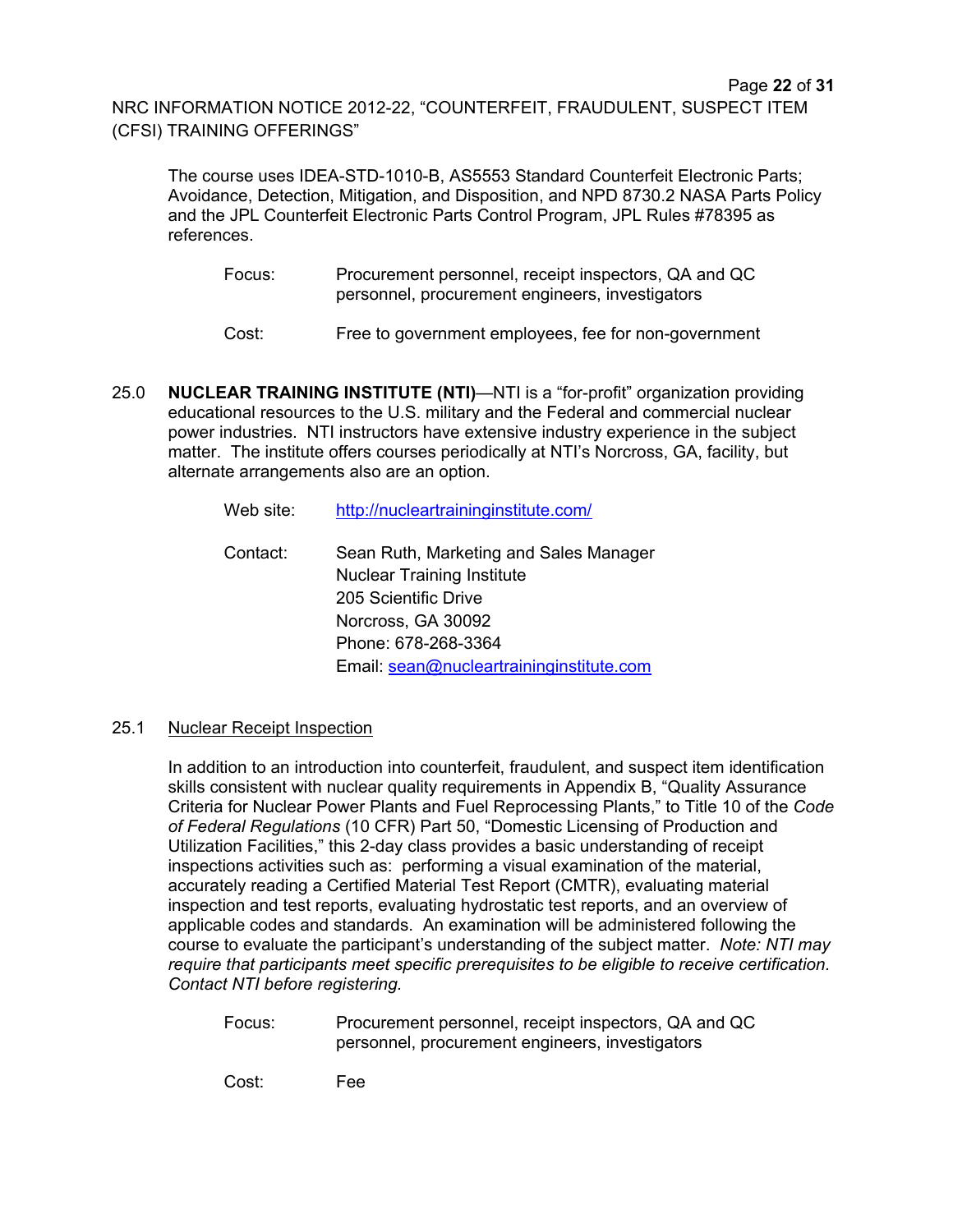- 26.0 **THE SMART GROUP**—Private representatives of "ChipCheck," a collaborative research project involving various partner organizations developing a shared Web site through which members can check incoming electronic components.
	- Web site: http://www.chipcheck.eu/
	- Contact: ChipCheck*,* Project Coordinator TWI NDT Validation Centre (Wales) ECM, Heol Cefn Gwrgan Port Talbot, SA13 2EZ, UK Phone: +44 (0) 1639 873100 1-877-606-7323 (SAE Customer Service) Fax: +44 (0) 1639 864679 E-mail: ian.nicholson@twi.co.uk http://www.chipcheck.eu/contact/
- 26.1 Introduction on Counterfeit Components and Inspection

Emphasis on nondestructive testing methods associated with automatically testing electronic components in their original packaging.

- Focus: Procurement personnel, material analysts, receipt inspectors, QA and QC personnel, electronics engineers, procurement engineers, suppliers and vendors
- Cost: Fee–free compact disc (CD) upon request
- 27.0 **SMT CORPORATION**—SMT Corp. is a distributor of authenticated brand-name electronic components and quality and authentication test services.

| Web site:<br>http://www.smtcorp.com/ |
|--------------------------------------|
|--------------------------------------|

Contact: Tom Sharpe, Vice President SMT Corporation 14 High Bridge Rd. Sandy Hook, CT 06482 Phone: 203-270-4705 E-mail: tsharpe@smtcorp.com

#### 27.1 SMT Corporation–Counterfeit Electronics Awareness or Avoidance Training Sessions

Tom Sharpe is a subject-matter expert in the field of counterfeit electronic components and provides educational presentations to all user-sectors of the electronics industry. He provides CFSI awareness, detection, and prevention training to all levels of the supply chain and has presented at numerous conferences and technical symposiums.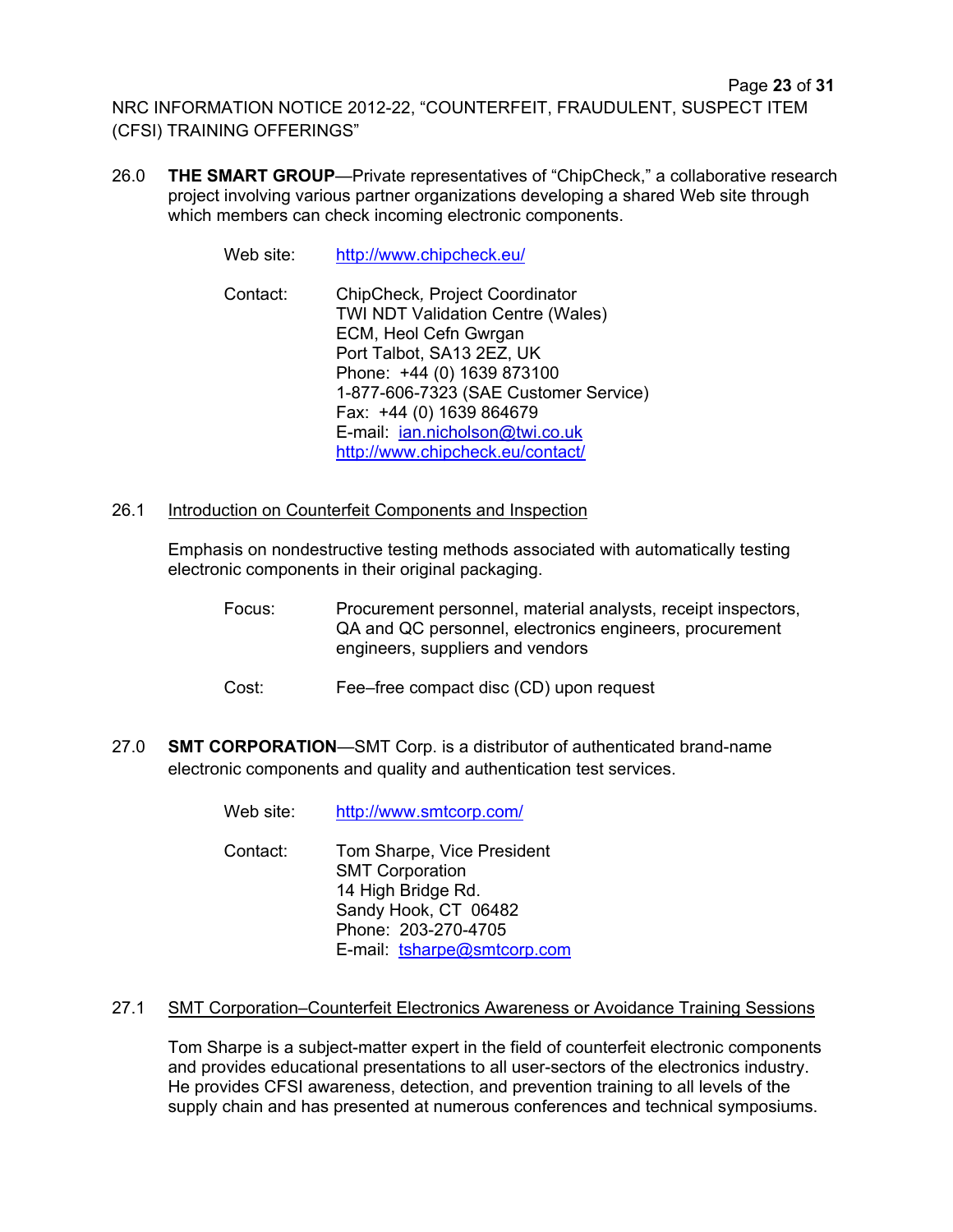- Focus: Senior management, materials managers, purchasing managers, procurement personnel, engineering personnel, receipt inspectors, QA and QC managers and inspectors, procurement engineers, craft and installers, investigators, vendor auditors and inspectors, suppliers and vendors, patent holders
- Cost: Free within the continental United States
- 28.0 **SOCIETY OF AUTOMOTIVE ENGINEERS (SAE) INTERNATIONAL**—A global industry association of more than 128,000 engineers and related technical experts in the aerospace, automotive, and commercial vehicle industries worldwide. SAE International's core competencies are life-long learning and voluntary consensus standards development.

| Web site: l | https://www.sae.org/learn/                                                                                                     |
|-------------|--------------------------------------------------------------------------------------------------------------------------------|
| Contact:    | SAE Customer Service: 1-877-606-7323<br>(724-776-4970 outside the United States and Canada)<br>E-mail: CustomerService@sae.org |

## 28.1 Introduction to AS5553 and Counterfeit Electronic Parts Avoidance

These seminars benefit a wide range of individuals and experience levels across the electronics industry and supply chain. Anyone who designs, specifies, buys, receives, assembles, and tests electronic hardware will benefit from this seminar. This includes electronic design engineers, parts engineers, quality assurance engineers, buyers, auditors, inspectors, assemblers, electronic test engineers, microelectronic nondestructive test engineers, destructive test analysts, and supplier managers. Additionally, this seminar will benefit individuals in various levels of management who influence electronic hardware.

- Focus: Electronics engineers, procurement personnel, material analysts, receipt inspectors, QA and QC personnel, design engineers, procurement engineers, craft and installers, vendor auditors and inspectors, investigators, suppliers and vendors
- Cost: Fee, with a discount for SAE members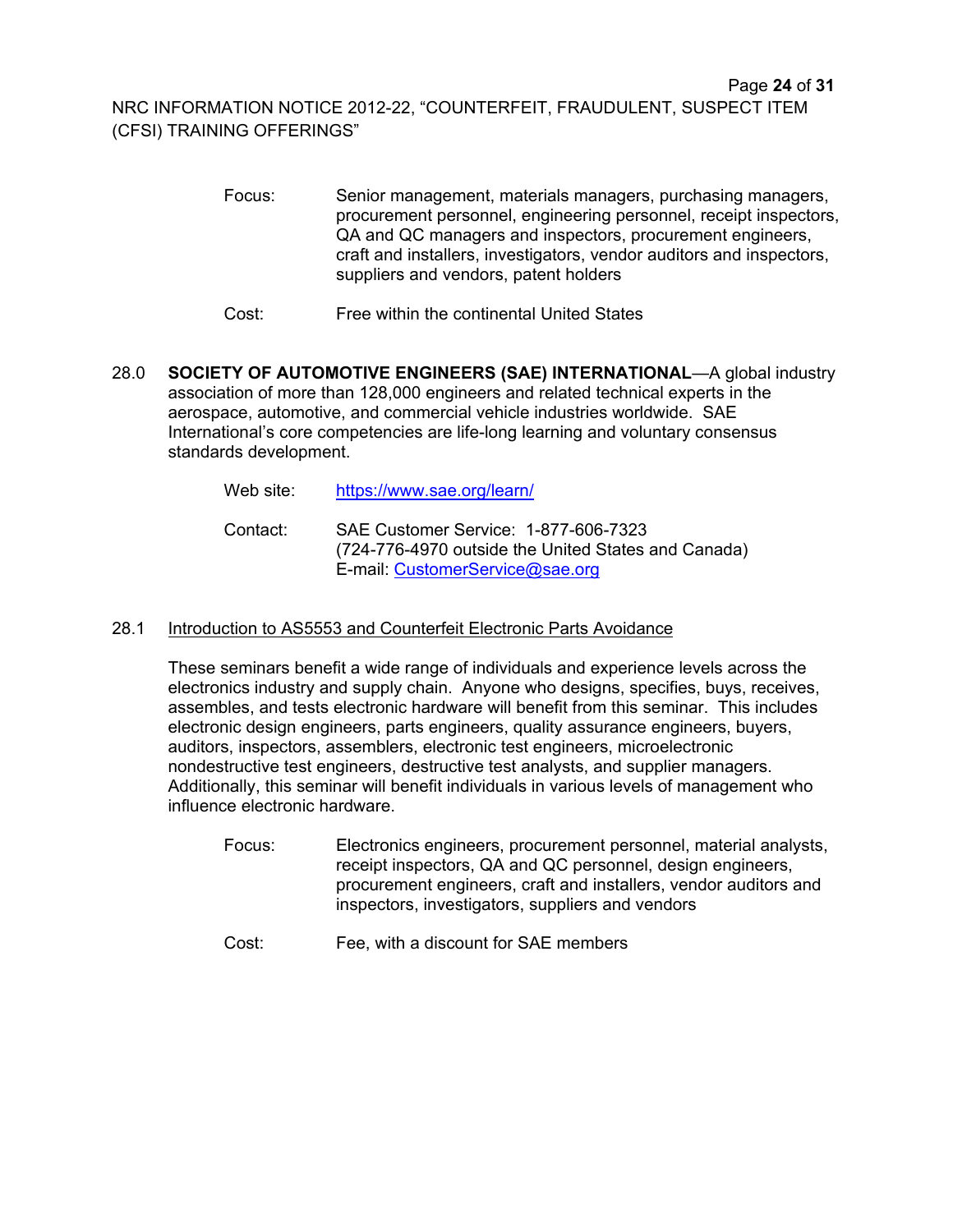29.0 **THE SUPPLY CHAIN RISK MANAGEMENT CONSORTIUM**—The 22 companies forming the Supply Chain Risk Management Consortium collectively provide SCRM Supply Chain Risk Management (SCRM) education, identifies and assesses risks using Cloud-based risk appetite, risk maturity models and supply chain mapping solutions, mitigates risks leveraging best practices and manages risks through enterprise risk management (ERM) frameworks, governance, risk management, and compliance (GRC) organizational alignment, business continuity plans (BCP), scenario playbooks and risk response plans

| Web site: | https://thescrmconsortium.com/                                                                                                                                                                                                                                                                                                                                                                                                      |
|-----------|-------------------------------------------------------------------------------------------------------------------------------------------------------------------------------------------------------------------------------------------------------------------------------------------------------------------------------------------------------------------------------------------------------------------------------------|
| LinkedIN: | http://www.linkedin.com/groups?gid=4874779&trk=my_groups-b-<br>grp-v                                                                                                                                                                                                                                                                                                                                                                |
| Contact:  | Gregory L. Schlegel CPIM, CSP, Jonah<br>973-615-2050 Mobile<br>Greg.Schlegel@shertrack.com<br>www.shertrack.com<br>• VP Business Development, SherTrack LLC, Predictive<br><b>Analytic Solutions for Complex Supply Chains</b><br>Executive in Residence, Supply Chain Research<br>$\bullet$<br>Lehigh University grs209@lehigh.edu<br>Adjunct Professor, ERM, Enterprise Risk Management<br>٠<br><b>Villanova University, EMBA</b> |

## 29.1 ONLINE Course: "Supply Chain Risk & Resilience Course"

This course provides the knowledge and tools to guide you through understanding the choices available to your organization to manage supply chain risk and enhance the resiliency required for long term sustainability and profitability. Structured in three levels, Level 1 reviews Supply Chain Management fundamentals, industry trends, and the impact of uncertainty, complexity, and risk and the identification of supply chain risks. Levels 2 and 3, offer case studies that delve into the impact of risk on various aspects of your organization. Upon completion of the three levels, you will earn the Supply Chain Risk and Resiliency Certificate from Lehigh University.

- Focus: Senior management, materials managers, purchasing managers, procurement personnel, engineering personnel, QA and QC managers and inspectors, procurement engineers, vendor auditors and inspectors, suppliers and vendors, patent holders
- Cost: Fee based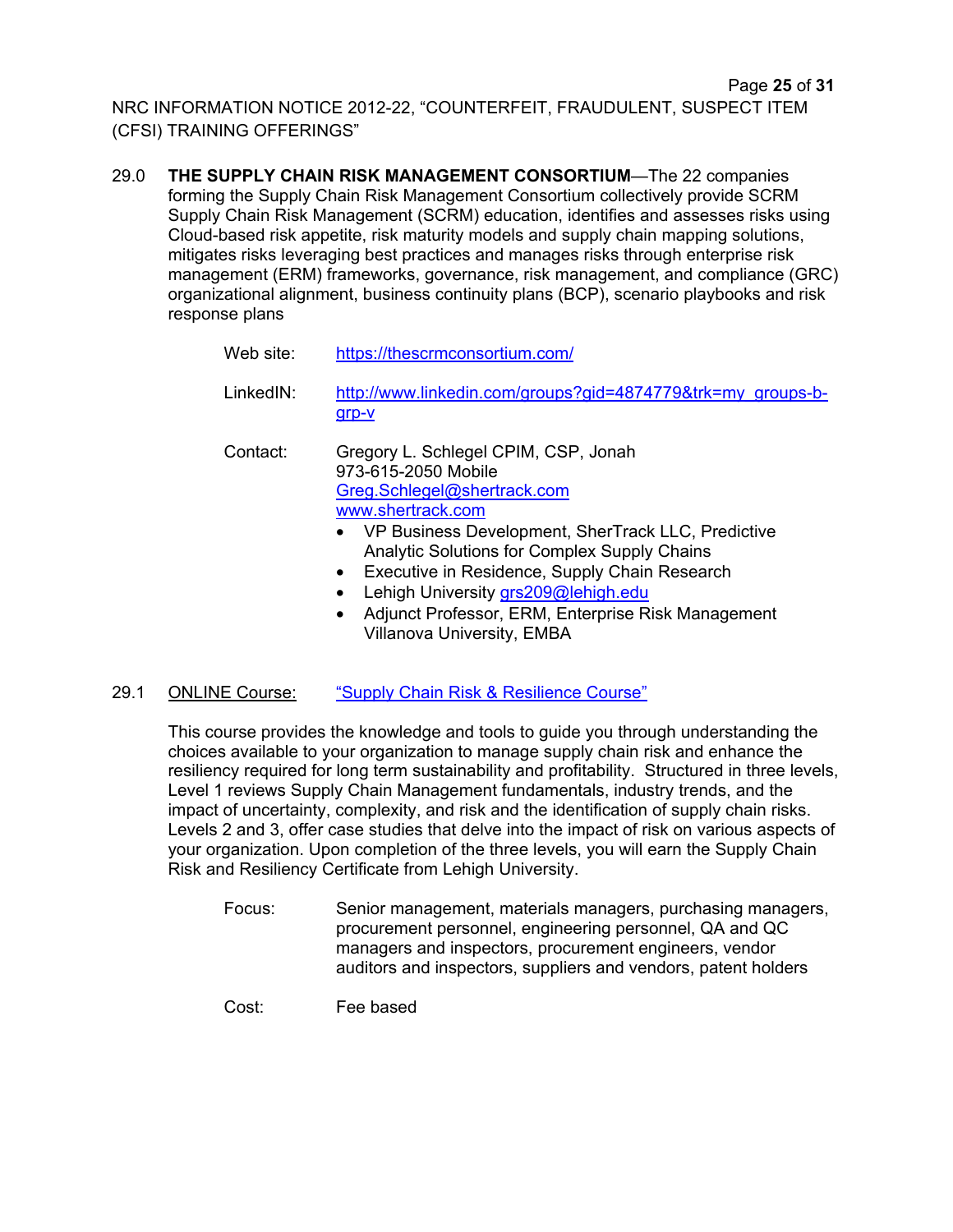30.0 **THESEUS ACADEMY** – A Division of Theseus Professional Services, LLC a consulting and training company supporting the nuclear industry since 1999.

Website: https://www.theseuspro.com/academy/

Contact: Norman P. Moreau, PE, ASME Fellow Chief Executive Officer 1829 Reisterstown Road, Suite 350 Baltimore, MD 21208 Phone: 410-857-0023 Cell: 410-596-2209 E-mail: nmoreau@theseuspro.com

## 30.1 Supply Chain Processes – Counterfeit Fraudulent Suspect Items Emphasis

The training will take the participant through the supply chain processes from senior management down to the installation of the components received from the vendor/supplier. The presentation will include PowerPoint covering the: impacts of counterfeiting across all supply chains both domestic and international; documented instances of discovered items (costs and risks), including the downstream impact to other customers; discussion of domestic and international regulatory requirements pertaining to supply chain; roles and responsibilities of each organization involved in the supply chain; examples of discovered items including fraudulent labels, discrepancies to look for. Also included will be consideration on what do you do with items discovered that meet the definition of fraudulent/counterfeit? What processes do you have in place to appropriately dispose of discovered CFSI? Contract language developed to hold supplier accountable to supply correct items as specified. The course will include a hands-on section with participants involved in reviewing and handling actual items discovered and presented. Materials presented may be good, defective, used and misrepresented as new, or any combination of good and bad mixed together.

Focus: All personnel involved in the supply chain including senior management, company attorneys, engineering (design down through procurement engineers), acquisition personnel (e.g., buyers, technical representatives, and procurement clerical preparing POs), Quality Assurance staff (e.g., auditors, quality assurance engineers, quality control inspectors).

Cost: Fee based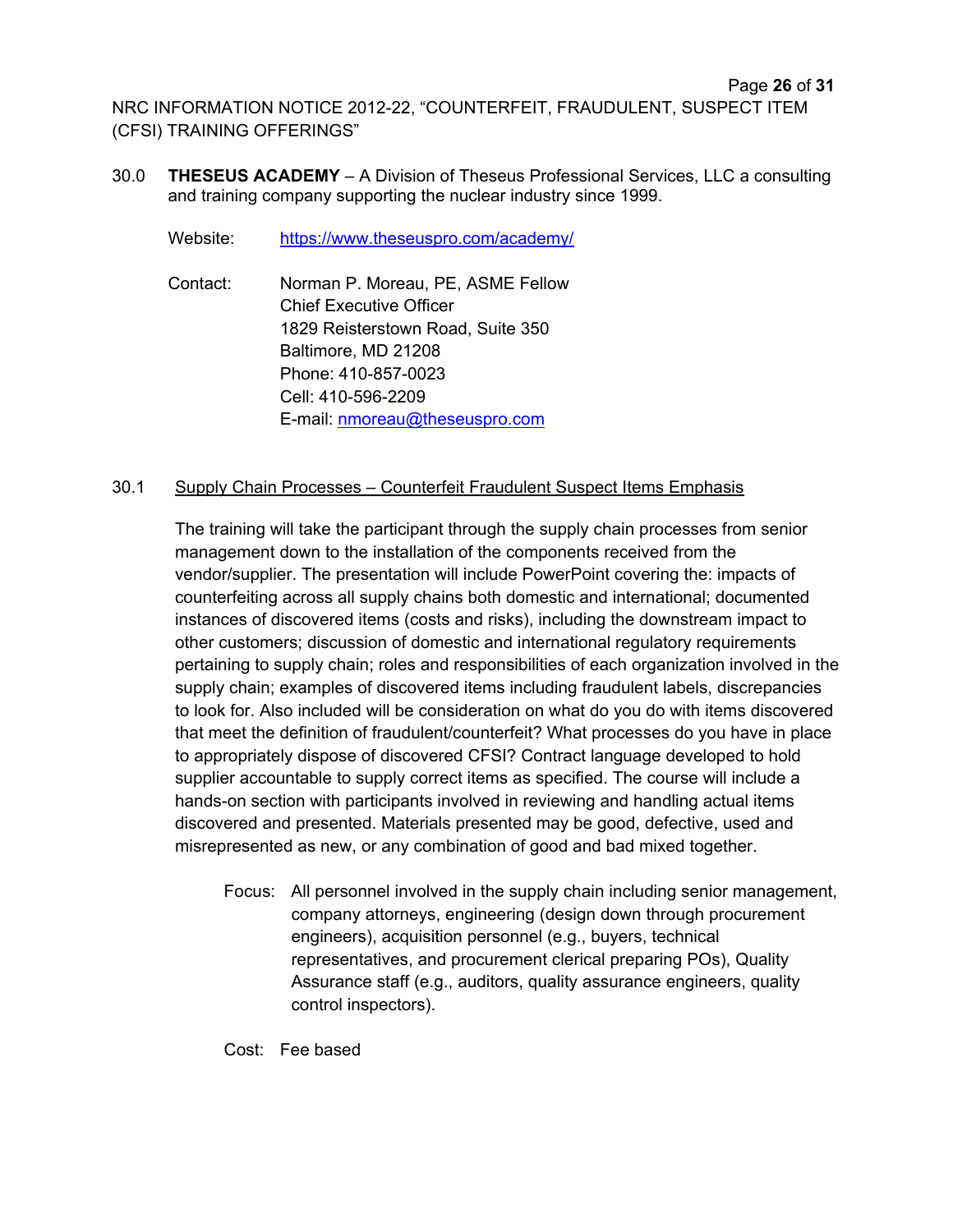## 30.2 Cyber Security in the Nuclear Industry

The course describes Cyber Security principles, and the application of Cyber Security for the nuclear industry. The course includes a roadmap to the applicable guidance for those designing and building software or buying software for nuclear applications. Cyber Security for procuring firmware-based digital devices as well as upgrading and maintaining existing firmware-based devices is discussed. Also included is guidance for procuring and evaluating digital devices that are replacing older, analog based electronic components for use in nuclear facilities. Beginning with the Cyber Security Rule at 10 CFR 73.54, the course introduces the learner to the documentation from EPRI, NRC, ASME, NIST and NEI. Use of the Cyber Security Domains (Asset Security, Communications and Network Security, Security Engineering, etc) in the context of the regulatory environment will be discussed. Topics covered include the Secure Development Environment, the Secure Operating Environment, Critical Digital Assets (CDA), and Secure Software/System Development Lifecycles. The course includes a discussion of ICS environments regarding industrial Cyber Security as well as more traditional IT based Cyber Security in IT environments. The course briefly introduces Cyber Security requirements for developing and using nuclear codes and software development methods.

Focus: I&C engineers, design engineers, software engineers, risk managers, QA specialists, V&V specialists, procurement engineers, technicians, vendor auditors, receipt inspectors, NSSS suppliers, and vendors who wish to sell into nuclear environments.

## Cost: Fee based

31.0 **U.S. DEPARTMENT OF ENERGY (DOE), OFFICE OF HEALTH, SAFETY, AND SECURITY (HSS)**—Federal agency. The Office of Health, Safety, and Security was created to bring together the vital DOE corporate functions of health, safety, environment, and security under one office.

| Web site: | https://ehss.energy.gov/SESA/Files/corporatesafety/sci/                                                        |
|-----------|----------------------------------------------------------------------------------------------------------------|
| Contact:  | Duli Agarwal<br>U.S. DOE Office of Quality Assurance<br>Phone: 301-903-3919<br>E-mail: Duli.Agarwal@hq.doe.gov |

31.1 Suspect/Counterfeit Items Awareness Instructor-Led Training

Note: Courses are currently offered only to government employees.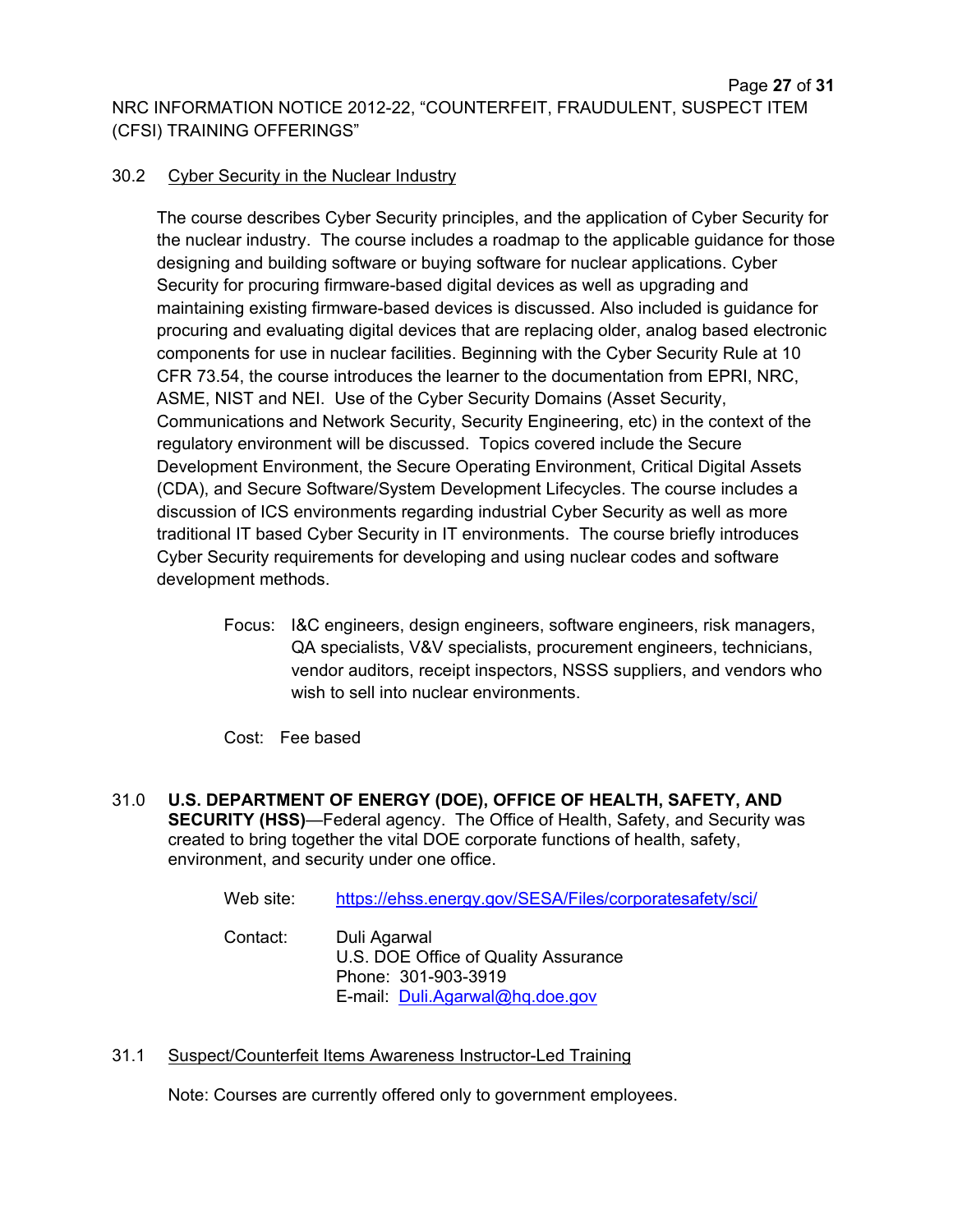#### Contact the National Training Center at: https://ntc.doe.gov/contact

Focus: Management, procurement personnel, material analysts, receipt inspectors, QA and QC personnel, procurement engineers, investigators

Cost: Fee

#### 31.2 Suspect/Counterfeit Items Awareness Training Manual

Focus: Procurement personnel, engineering personnel, auditors, vendor inspectors, receipt inspectors, QA and QC managers and inspectors, procurement engineers, investigators, suppliers and vendors

Cost: Free

32.0 **U.S. DEPARTMENT OF JUSTICE (DOJ), COMPUTER CRIME & INTELLECTUAL PROPERTY SECTION (CCIPS)**—Federal agency. The Computer Crime and Intellectual Property Section (CCIPS) carries out the department's national strategies in combating computer and intellectual property crimes worldwide. CCIPS prevents, investigates, and prosecutes computer crimes by working with other government agencies, the private sector, academic institutions, and foreign counterparts. Section attorneys work to improve the domestic and international infrastructure—legal, technological, and operational—to pursue network criminals most effectively. The section's enforcement responsibilities against intellectual property crimes are similarly multifaceted. Intellectual property (IP) has become one of the principal U.S. economic engines, and the Nation is a target of choice for thieves of material protected by copyright, trademark, or trade-secret designation. In pursuing all these goals, CCIPS attorneys regularly run complex investigations, resolve unique legal and investigative issues that emerging computer and telecommunications technologies raise; litigate cases; provide litigation support to other prosecutors; train Federal, State, and local law enforcement personnel; comment on and propose legislation; and initiate and participate in international efforts to combat computer and intellectual property crime.

Web site: http://www.justice.gov/criminal/cybercrime/

Contact: John Lynch, Chief Computer Crime and Intellectual Property Section Phone: 202-514-2000; 202-514-1026 (CCIPS)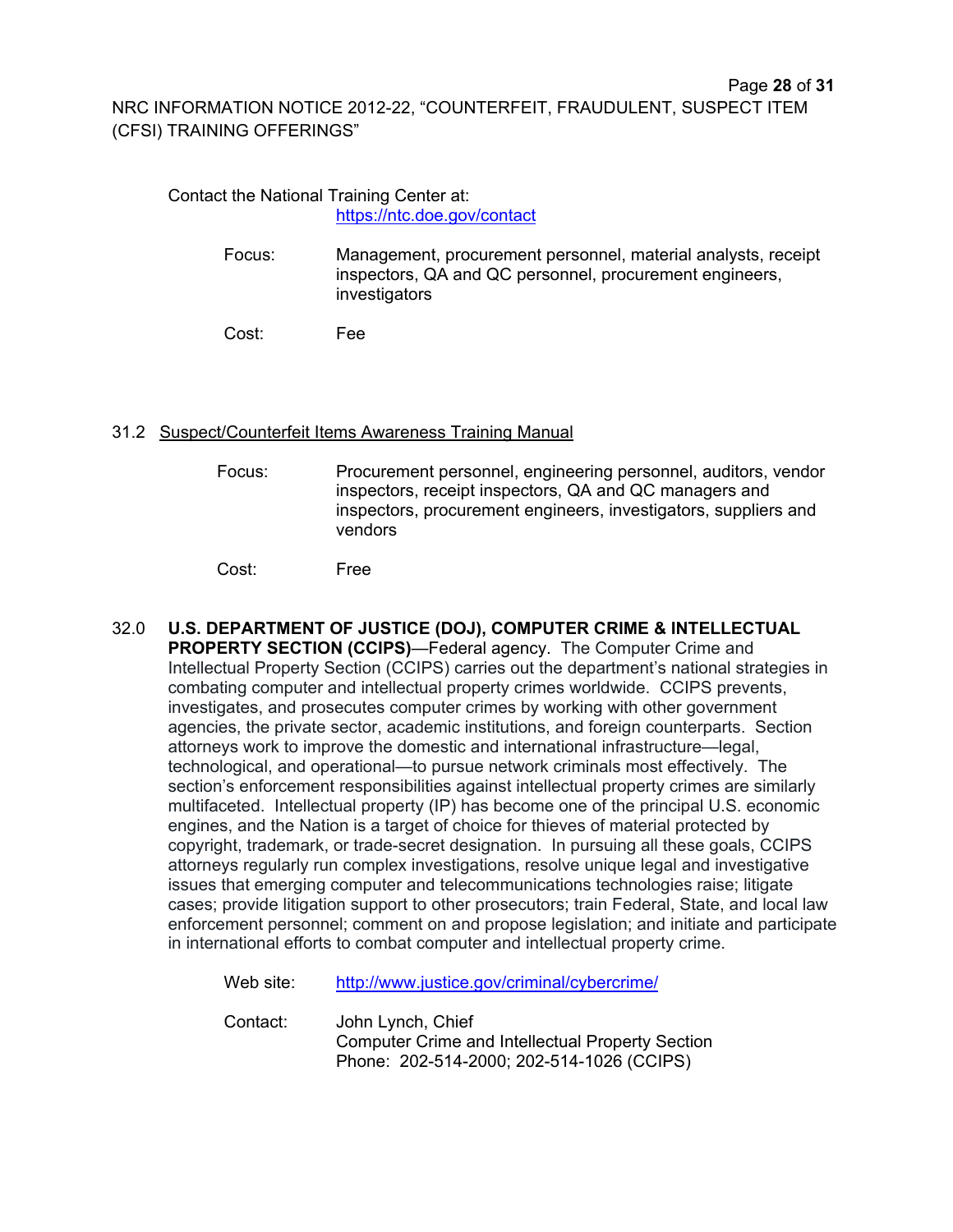#### 32.1 RT-220, DE-Introduction to Cyber Investigations (DE-ICI)

This course presents the processes, techniques, specialized documentation, legal guidelines, and requirements for conducting basic cyber-crime investigations through the use of lecture, practical exercises, scenarios, and case studies.

Focus: Defense criminal investigative organizations (DCIO), Federal and military investigators new to cybercrime, Federal and military computer forensic examiners, support personnel who directly support cyber investigations, patent holders

Cost: Fee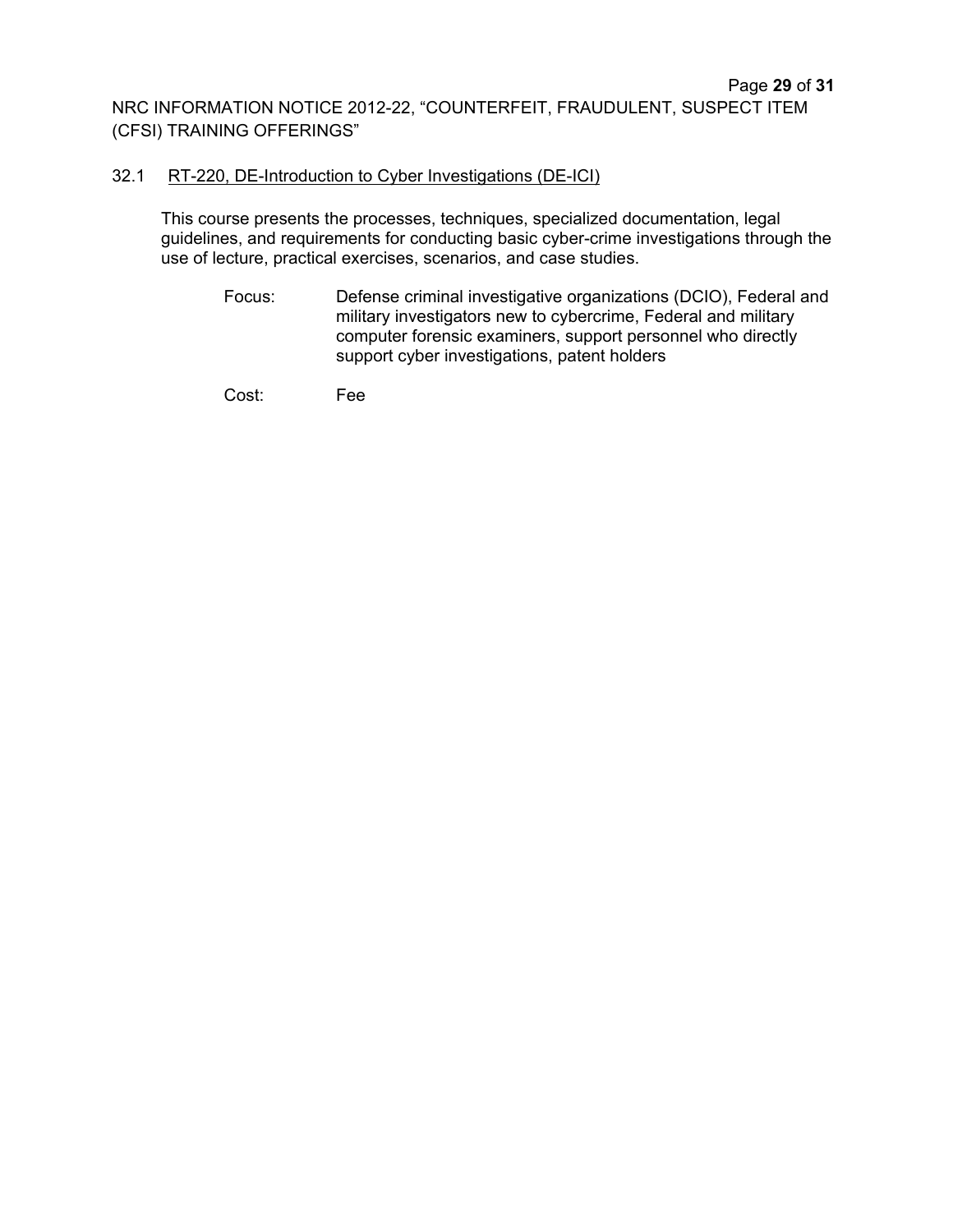## Page **30** of **31**

NRC INFORMATION NOTICE 2012-22, "COUNTERFEIT, FRAUDULENT, SUSPECT ITEM (CFSI) TRAINING OFFERINGS"

# **Table 2. List of Acronyms**

| <b>AAQ</b>      | Academy of Aerospace Quality                               |
|-----------------|------------------------------------------------------------|
| <b>ABMA</b>     | <b>American Bearing Manufacturers Association</b>          |
| <b>ADAMS</b>    | Agencywide Documents Access and Management System          |
| <b>APICS</b>    | <b>Association For Operations Management</b>               |
| <b>CALCE</b>    | Center for Advanced Life Cycle Engineering                 |
| CALTECH         | California Institute of Technology                         |
| CBP             | U.S. Customs and Border Protection                         |
| <b>CCIPS</b>    | <b>Computer Crime &amp; Intellectual Property Section</b>  |
| CD              | compact disc                                               |
| CEO             | <b>Chief Executive Officer</b>                             |
| CFS             | counterfeit, fraudulent, suspect                           |
| <b>CFSI</b>     | counterfeit, fraudulent, suspect Item                      |
| CGI             | commercial-grade item                                      |
| <b>CFR</b>      | Code of Federal Regulations                                |
|                 |                                                            |
| <b>CMTR</b>     | <b>Certified Material Test Report</b>                      |
| <b>CVCR</b>     | <b>Center For Value Chain Research</b>                     |
| DAU             | <b>Defense Acquisition University</b>                      |
| <b>DCITA</b>    | Defense Cyber Investigations Training Academy              |
| <b>DCIO</b>     | defense criminal investigative organizations               |
| DE              | distance (remote) education                                |
| <b>DHS</b>      | U.S. Department of Homeland Security                       |
| <b>DKSP</b>     | Diminishing Manufacturing Sources and Material Shortages   |
|                 | <b>Knowledge Sharing Portal</b>                            |
| <b>DMSMS</b>    | diminishing manufacturing sources and material shortages   |
| DOC             | U.S. Department of Commerce                                |
| <b>DOD</b>      | U.S. Department of Defense                                 |
| <b>DOE</b>      | U.S. Department of Energy                                  |
| <b>DOJ</b>      | U.S. Department of Justice                                 |
| EEE             | electrical, electronic, and electromechanical              |
| <b>EPRI</b>     | <b>Electric Power Research Institute</b>                   |
| <b>FLTEC</b>    | <b>Federal Law Enforcement Training Center</b>             |
| <b>GIPA</b>     | <b>Global Intellectual Property Academy</b>                |
| <b>GQA</b>      | global quality assurance                                   |
| <b>HSS</b>      | Office of Health, Safety, and Security                     |
| <b>IACC</b>     | <b>International AntiCounterfeiting Coalition</b>          |
| <b>IAEA</b>     | <b>International Atomic Energy Agency</b>                  |
| <b>ICE</b>      | <b>Inspector Certification Exam</b>                        |
| <b>ICE</b>      | U.S. Immigration and Customs Enforcement                   |
| CI              | International Copyright Institute                          |
| <b>IDEA</b>     | <b>Independent Distributors of Electronics Association</b> |
| ΙP              | Intellectual property                                      |
| <b>IPR</b>      | intellectual property rights                               |
| JPL             | Jet Propulsion Lab                                         |
| <b>LLC</b>      | limited liability corporation                              |
| MC <sup>2</sup> | Maryland Cybersecurity Center                              |
| <b>NASA</b>     | National Aeronautics and Space Administration              |